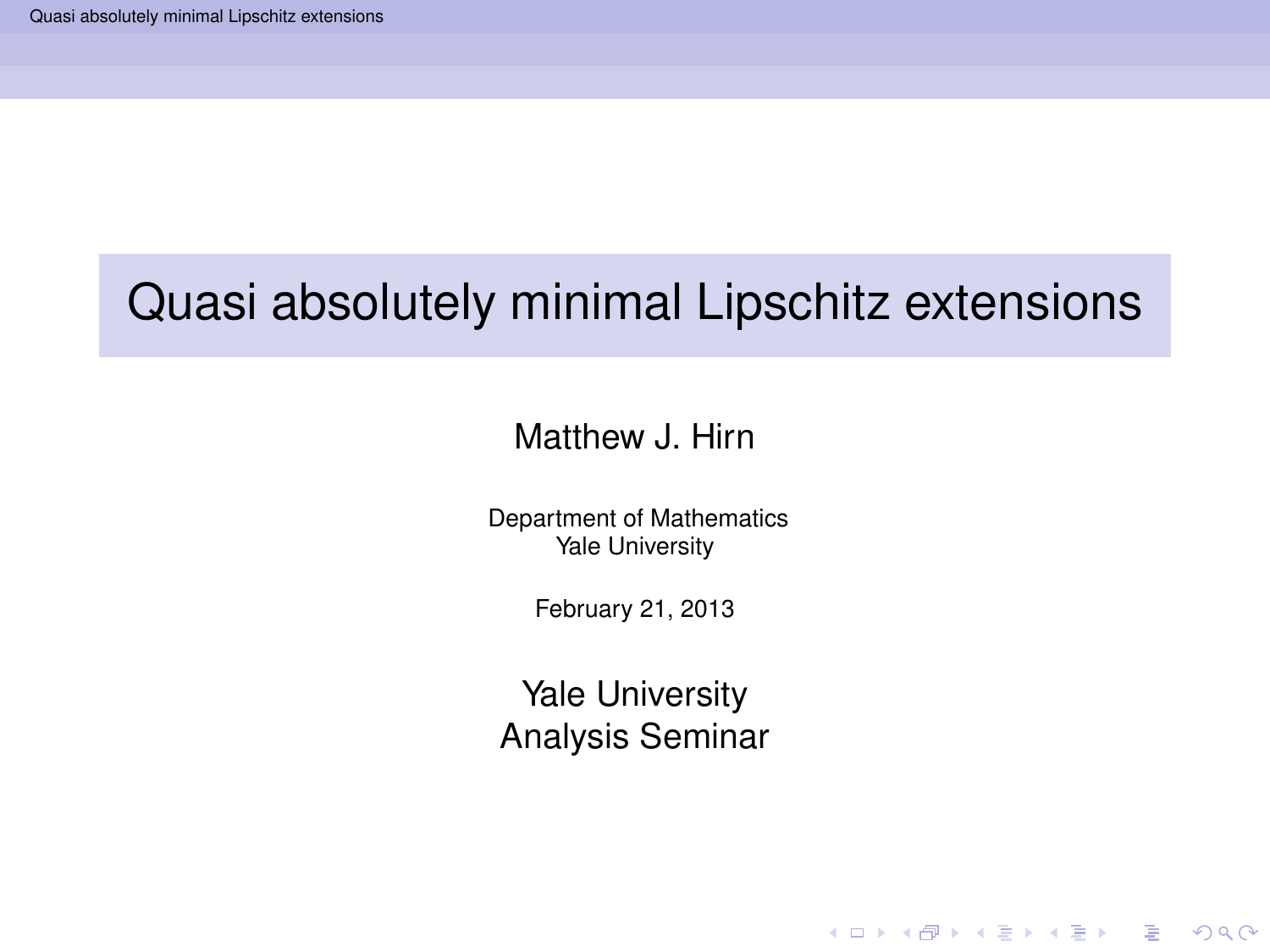### **Collaborators**

**Joint work with Erwan Le Gruyer, Institut National des Sciences** Appliquées (INSA) de Rennes and Institut de Recherche Mathématique de Rennes (IRMAR).

**KOD KARD KED KED BE YOUR**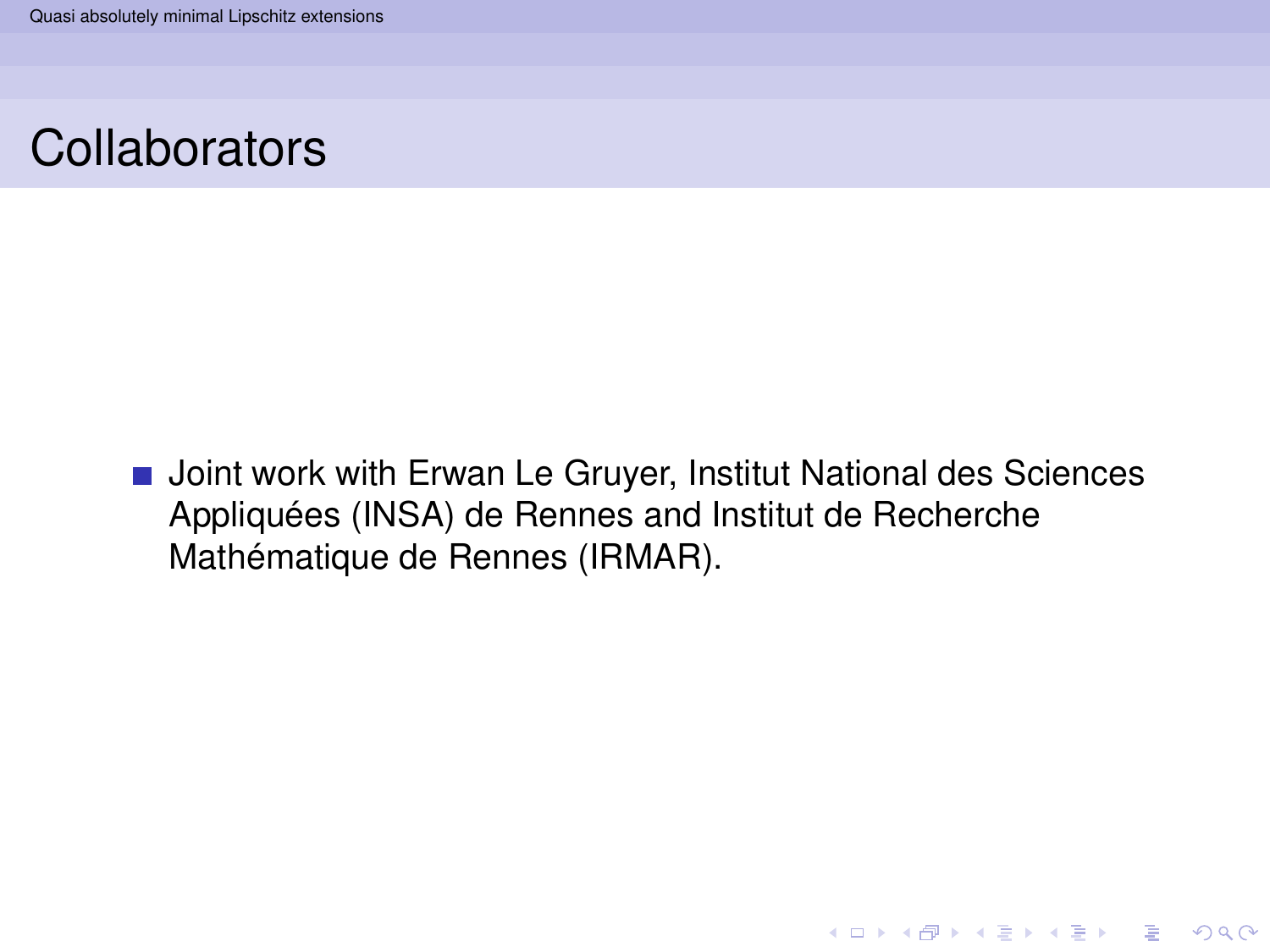## **Overview**

### 1 [History of Absolutely Minimal Lipschitz Extensions](#page-3-0)

- **[Extension of Functions](#page-4-0)**
- **[Locally Best Extensions](#page-9-0)**
- **[Past and Present Results](#page-14-0)**

#### 2 [Quasi Absolutely Minimal Lipschitz Extensions](#page-18-0)

**KOD KARD KED KED BE YOUR** 

- [Generalized Lipschitz Extensions](#page-19-0)
- **[Existence of Quasi-AMLEs](#page-27-0)**
- [Sketch of Proof](#page-30-0)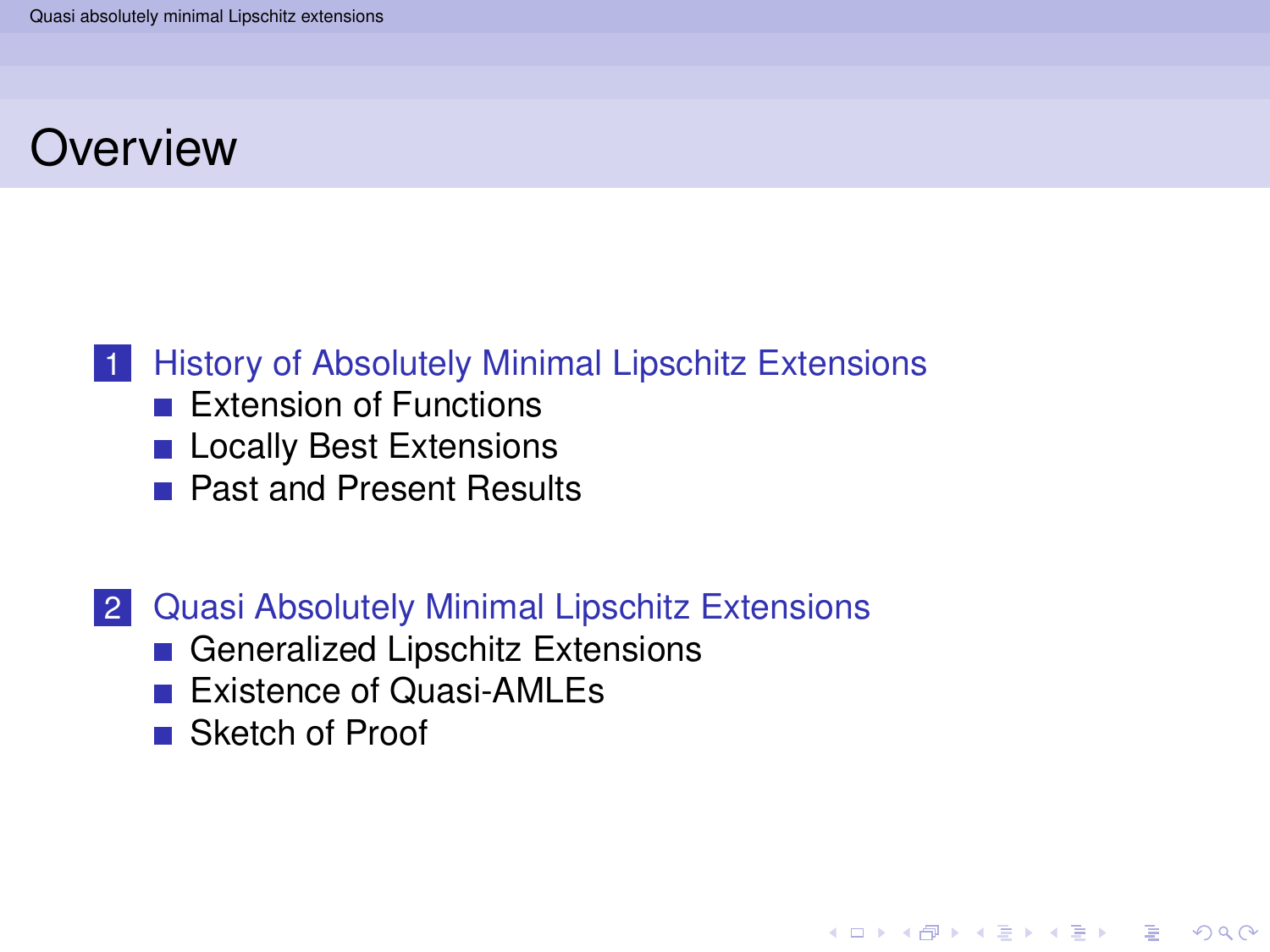[History of Absolutely Minimal Lipschitz Extensions](#page-3-0)

### **Overview**

### 1 [History of Absolutely Minimal Lipschitz Extensions](#page-3-0)

- **[Extension of Functions](#page-4-0)**
- **[Locally Best Extensions](#page-9-0)**
- **[Past and Present Results](#page-14-0)**

<span id="page-3-0"></span>2 [Quasi Absolutely Minimal Lipschitz Extensions](#page-18-0)

KEL KALEY KEY E NAG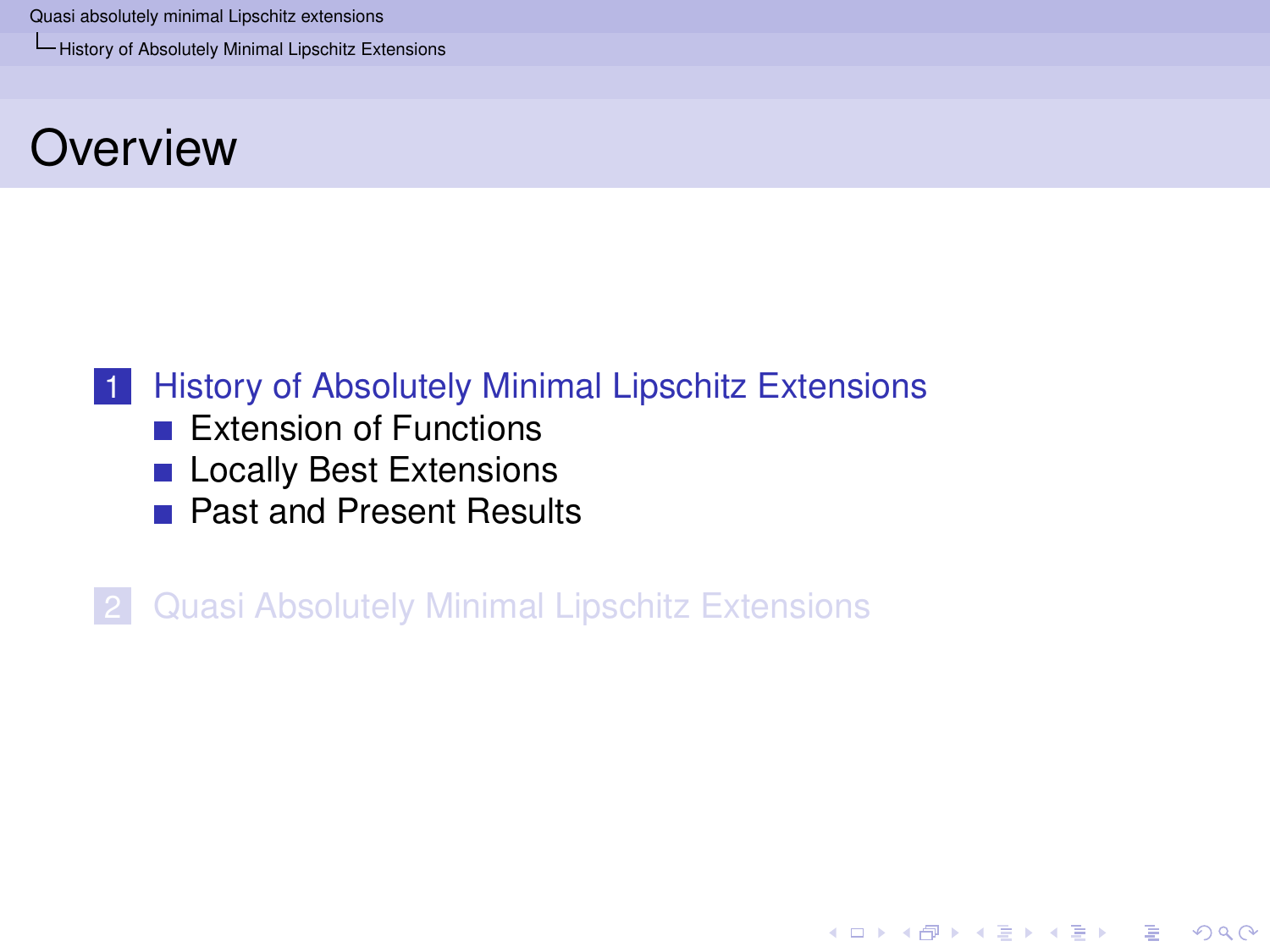[History of Absolutely Minimal Lipschitz Extensions](#page-4-0)

[Extension of Functions](#page-4-0)

# The Broad View

 $\blacksquare$  Let  $\mathbb{F}(X, Z)$  be some space of functions mapping the set X to the set *Z* that is endowed with a norm or seminorm  $\|\cdot\|$ .

**■** Let  $E \subset X$  and  $f : E \to Z$ .

Question 1: Can one extend *f* to a function  $F \in \mathbb{F}(X, Z)$ ? That is, can one find an  $F: X \rightarrow Z$  such that

$$
\blacksquare F(x) = f(x) \text{ for all } x \in E.
$$

 $F \in \mathbb{F}(X, Z)$  with  $||F|| < \infty$ .

Question 2: If we can extend *f*, how small can we make  $||F||$ ? Is it possible to find a minimal extension  $F \in \mathbb{F}(X, Z)$  such that

$$
||F|| = \inf \left\{ ||\widetilde{F}|| : \widetilde{F}|_E = f, \ \widetilde{F} \in \mathbb{F}(X, Z) \right\}.
$$

<span id="page-4-0"></span>Question 3: If a minimal extension exists, is it unique? If it is not unique, what is the "best" minimal extension?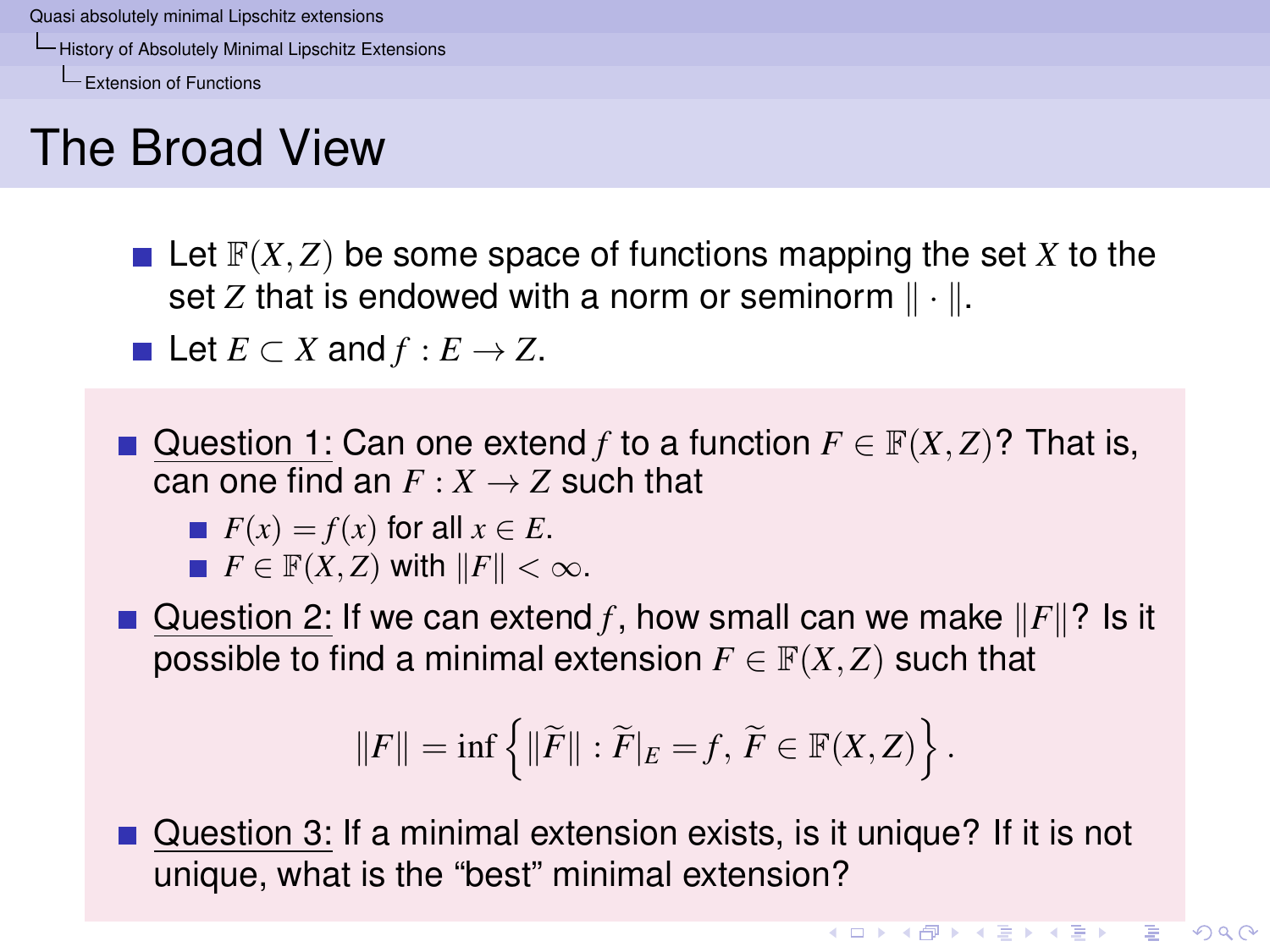[History of Absolutely Minimal Lipschitz Extensions](#page-5-0)

[Extension of Functions](#page-5-0)

# Lipschitz Functions

Notation throughout the talk:

- $(X, d_X)$  (domain) and  $(Z, d_Z)$  (range) are metric spaces.
- $E \subset X$  is closed.
- $\blacksquare$   $f : E \to Z$  is a function we wish to extend.
- **■**  $g: D \to Z, D \subset X$ , is a generic function.

#### Lipschitz Constant

<span id="page-5-0"></span>Let  $g: X \to Z$ . The *Lipschitz constant* of g over the set  $D \subset X$  is defined as:

$$
\mathrm{Lip}(g;D) \triangleq \sup_{\substack{x,y\in D\\x\neq y}} \frac{d_Z(g(x),g(y))}{d_X(x,y)}.
$$

KEL KALEY KEY E NAG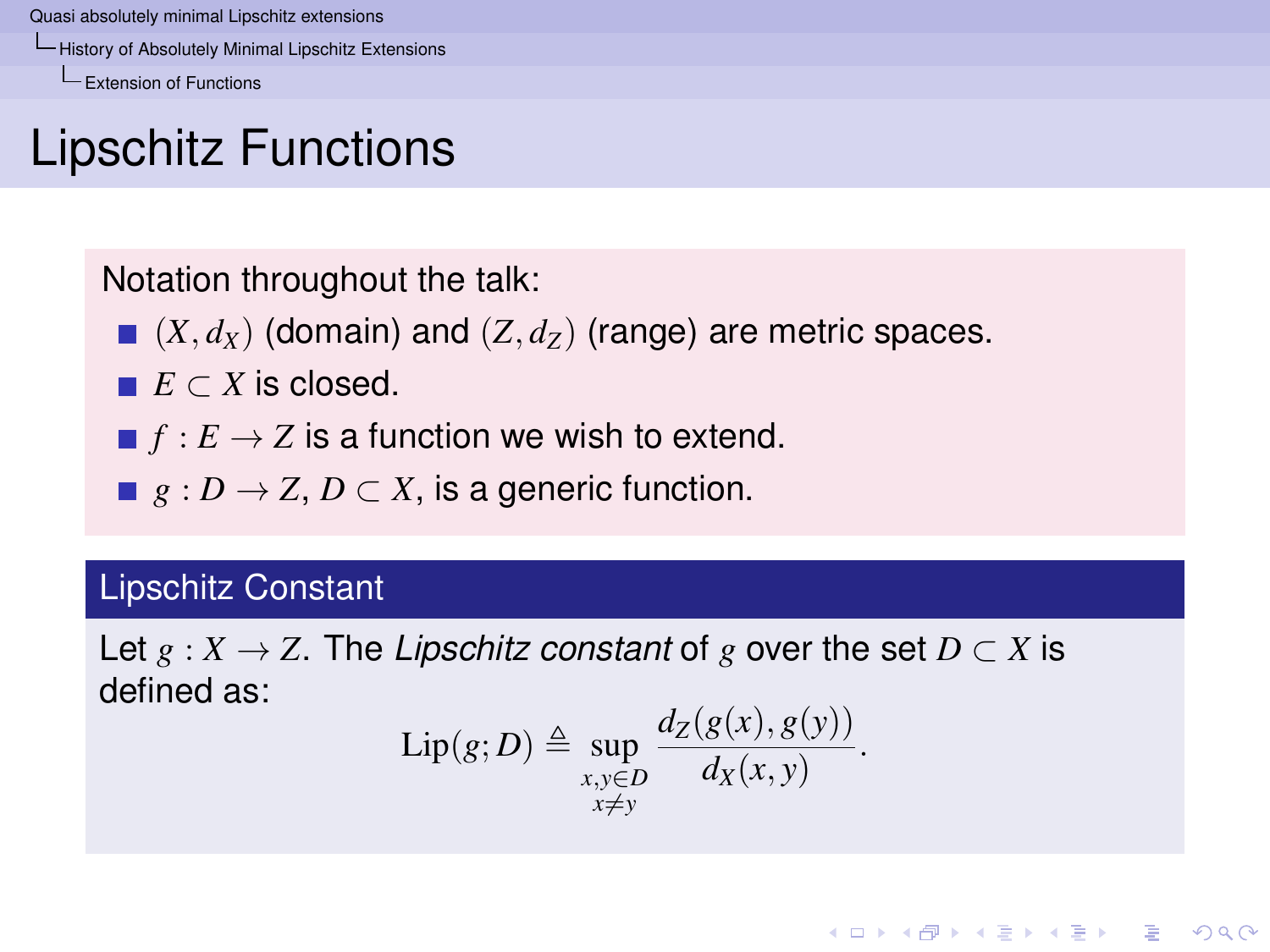[History of Absolutely Minimal Lipschitz Extensions](#page-6-0)

[Extension of Functions](#page-6-0)

## Isometric Lipschitz Extensions

#### Isometric Extension Property

Two metric spaces  $(X, d_X)$  and  $(Z, d_Z)$  are said to have the *isometric extension property* if for any function  $f : E \to Z$  with  $Lip(f; E) < \infty$ , there exists an extension  $F: X \rightarrow Z$  such that

$$
\blacksquare F(x) = f(x) \text{ for all } x \in E.
$$

$$
Lip(F;X) = Lip(f;E).
$$

There is also the *isomorphic extension property*, in which we require that

$$
\text{Lip}(F;X) \leq C \cdot \text{Lip}(f;E),
$$

**KORK EXTERNED ARA** 

<span id="page-6-0"></span>where *C* is a constant depending only on  $(X, d_X)$  and  $(Z, d_Z)$ .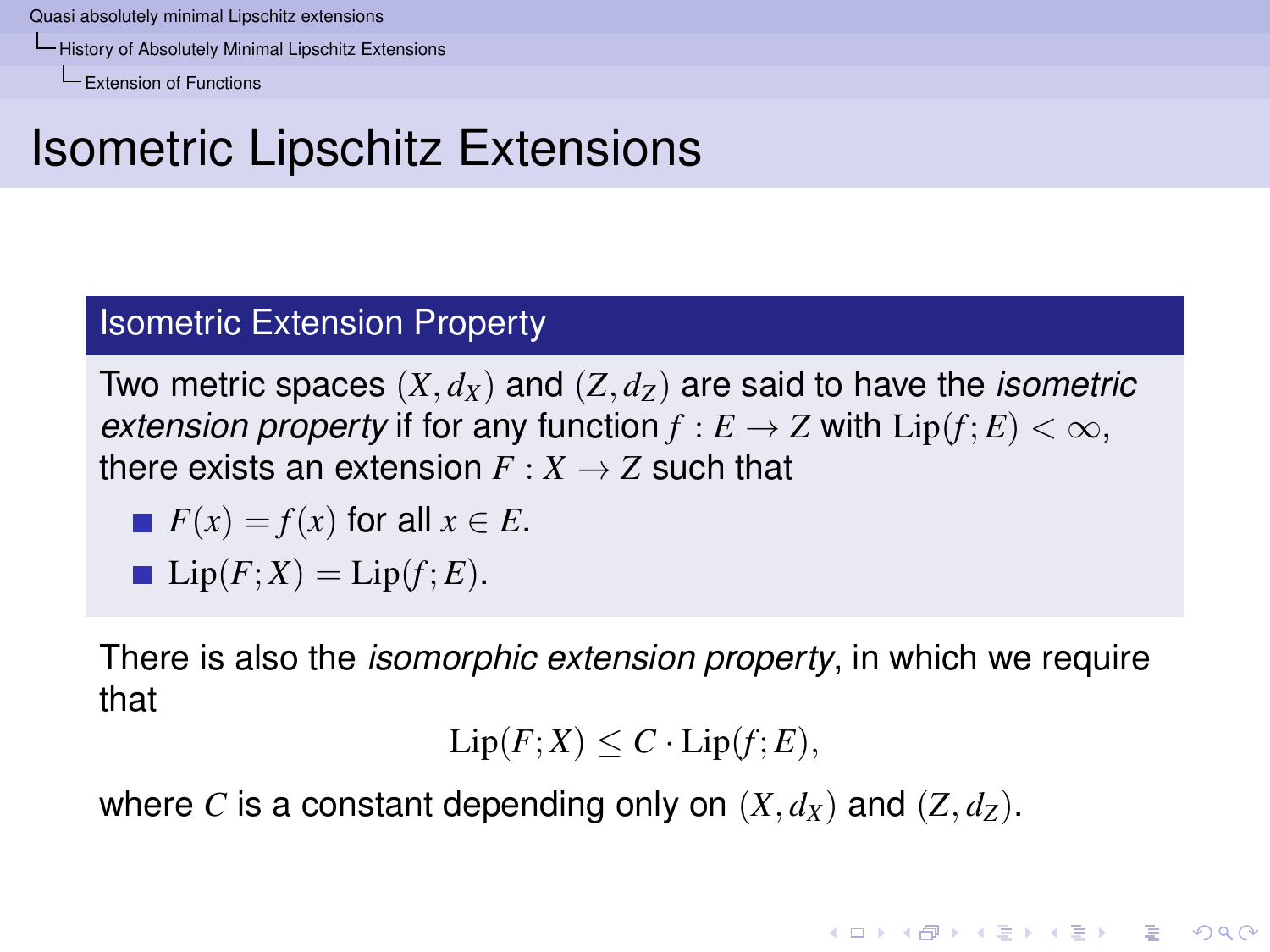[History of Absolutely Minimal Lipschitz Extensions](#page-7-0)

[Extension of Functions](#page-7-0)

## Examples

#### Recall:

- $(X, d_X)$  domain.
- $\blacksquare$   $(Z, d_z)$  range.

### Example (Isometric Extension Property)

- $(X, d_X) = \mathbb{R}^n$  and  $(Z, d_Z) = \mathbb{R}$  (McShane, 1934; Whitney, 1934). Can generalize so that  $(X, d_X)$  is arbitrary.
- $(X, d_X) = \mathcal{H}_1$  and  $(Z, d_Z) = \mathcal{H}_2$ , where  $\mathcal{H}_1$  and  $\mathcal{H}_2$  are Hilbert spaces (Kirszbraun, 1934).
- <span id="page-7-0"></span> $(X, d_X)$  is arbitrary and  $(Z, d_Z)$  is metrically convex and has the binary intersection property, e.g.,  $(Z, d_Z) = \ell_n^{\infty}$ .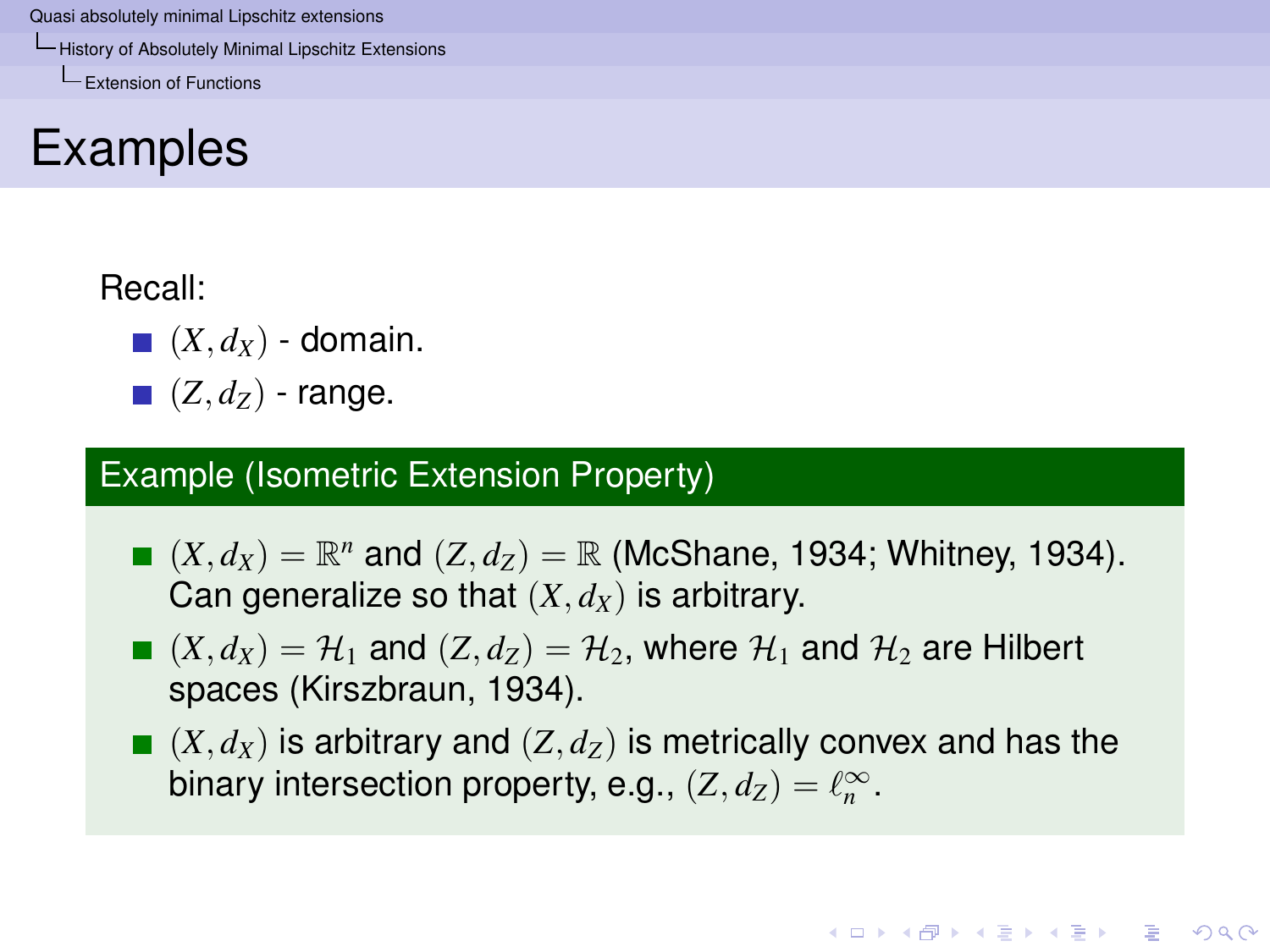[History of Absolutely Minimal Lipschitz Extensions](#page-8-0)

[Extension of Functions](#page-8-0)

Recall:

- $(X, d_X)$  domain.
- $\blacksquare$   $(Z, d_Z)$  range.

### Example (Isomorphic Extension Property)

For  $\infty > p > 2 > q \ge 1$ , then  $(X, d_X) = L^p$  and  $(Z, d_Z) = L^q$  have the isomorphic extension property with  $C \lesssim \sqrt{\frac{p-1}{q-1}}$  (Ball, 1992; Naor, Peres, Schramm, Sheffield, 2006).

#### Example (No Extension Property)

<span id="page-8-0"></span>For all  $2 < q < \infty$ ,  $(X, d_X) = L^2$  and  $(Z, d_Z) = L^q$  do not have any extension property (Naor, 2001).

**KOD KOD KED KED E VOOR**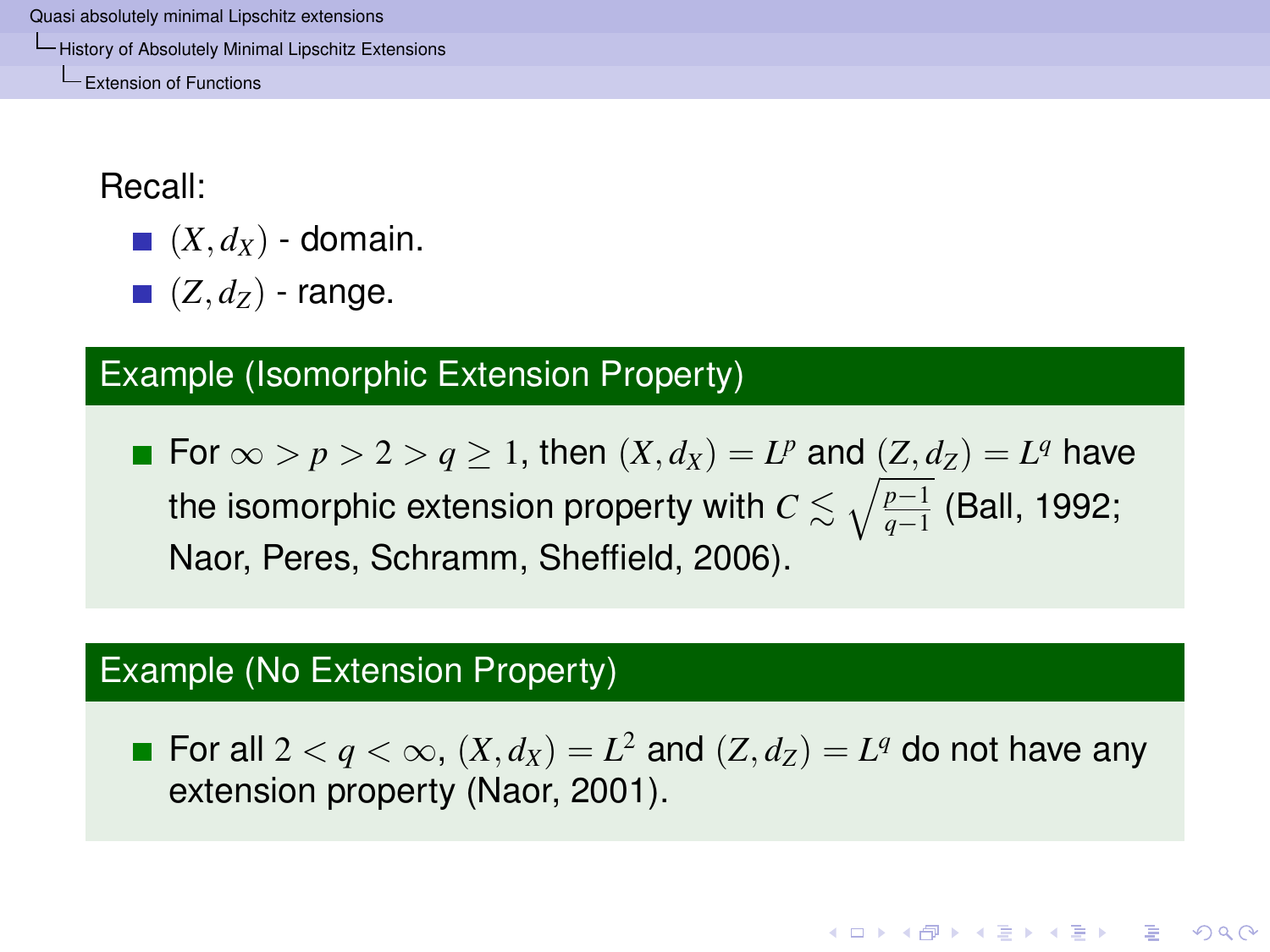[History of Absolutely Minimal Lipschitz Extensions](#page-9-0)

[Locally Best Extensions](#page-9-0)

# Non-Uniqueness of the Minimal Extension

- Assume  $(X, d_X)$  and  $(Z, d_Z)$  have the isometric extension property.
- **For an arbitrary function**  $f : E \to Z$  **with**  $Lip(f; E) < \infty$ **, the** minimal extension  $F: X \to Z$  is in general *not* unique.

#### Example

• Set 
$$
(X, d_X) = \mathbb{R}^n
$$
 and  $(Z, d_Z) = \mathbb{R}$ .

Let 
$$
f: E \to \mathbb{R}
$$
 with  $\text{Lip}(f; E) < \infty$ .

■ Two minimal extensions of *f* are given by:

$$
m(f)(x) \triangleq \sup_{y \in E} (f(y) - \text{Lip}(f; E) ||x - y||), \quad x \in \mathbb{R}^n
$$
  

$$
M(f)(x) \triangleq \inf_{y \in E} (f(y) + \text{Lip}(f; E) ||x - y||), \quad x \in \mathbb{R}^n
$$

<span id="page-9-0"></span>In general,  $m(f) \neq M(f)$ , and there is a range of minimal extensions  $F: \mathbb{R}^n \to \mathbb{R}$  satisfying  $m(f) \leq F \leq M(f)$ .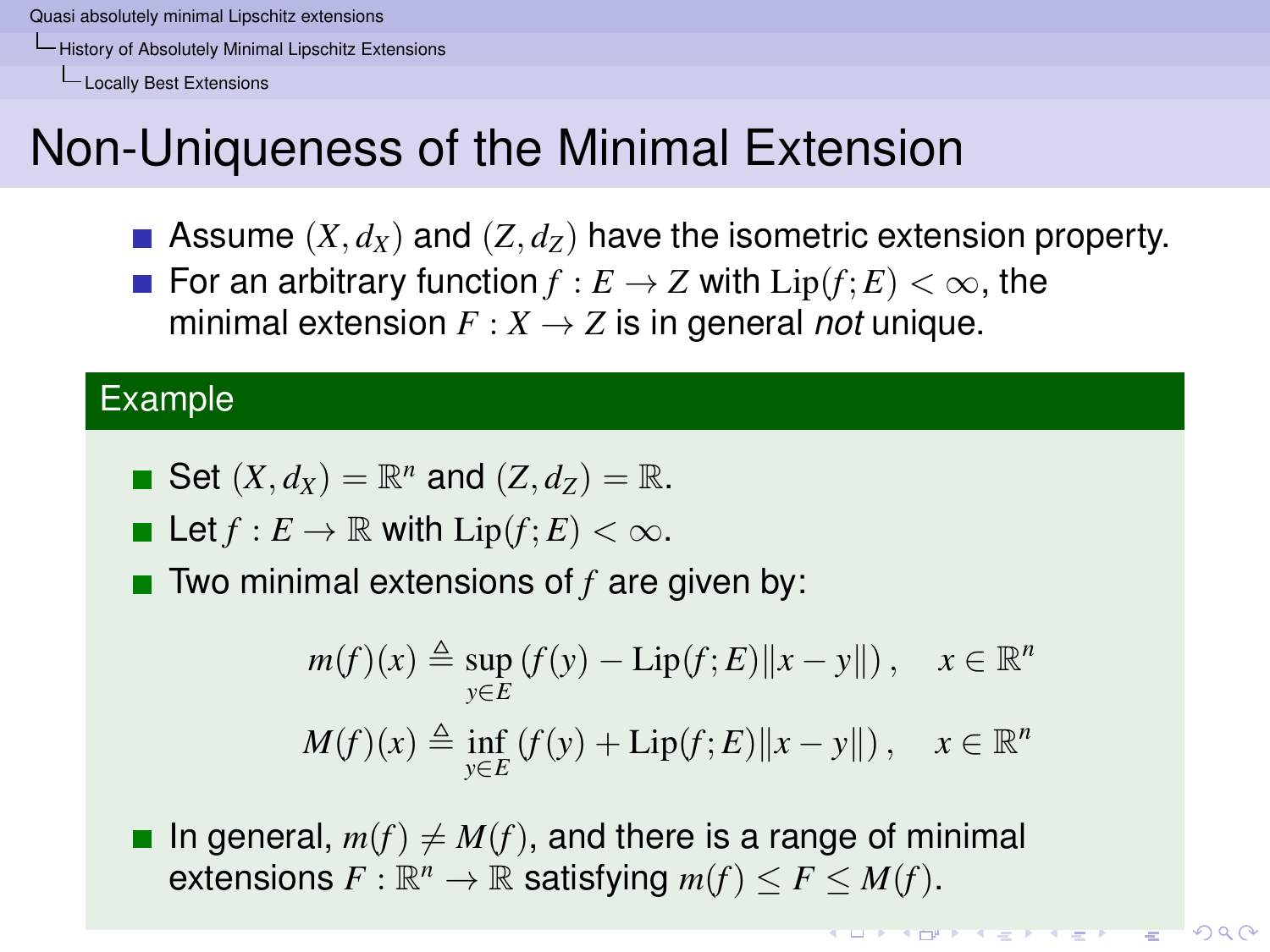[History of Absolutely Minimal Lipschitz Extensions](#page-10-0)

[Locally Best Extensions](#page-10-0)

# Non-Uniqueness of the Minimal Extension

### Example (continued)

\n- $$
n = 1
$$
, so that  $(X, d_X) = \mathbb{R}$ .
\n- $E = \{-1, 0, 1\}$ .
\n- $f(-1) = 0, f(0) = 0, f(1) = 1$ .
\n

<span id="page-10-0"></span>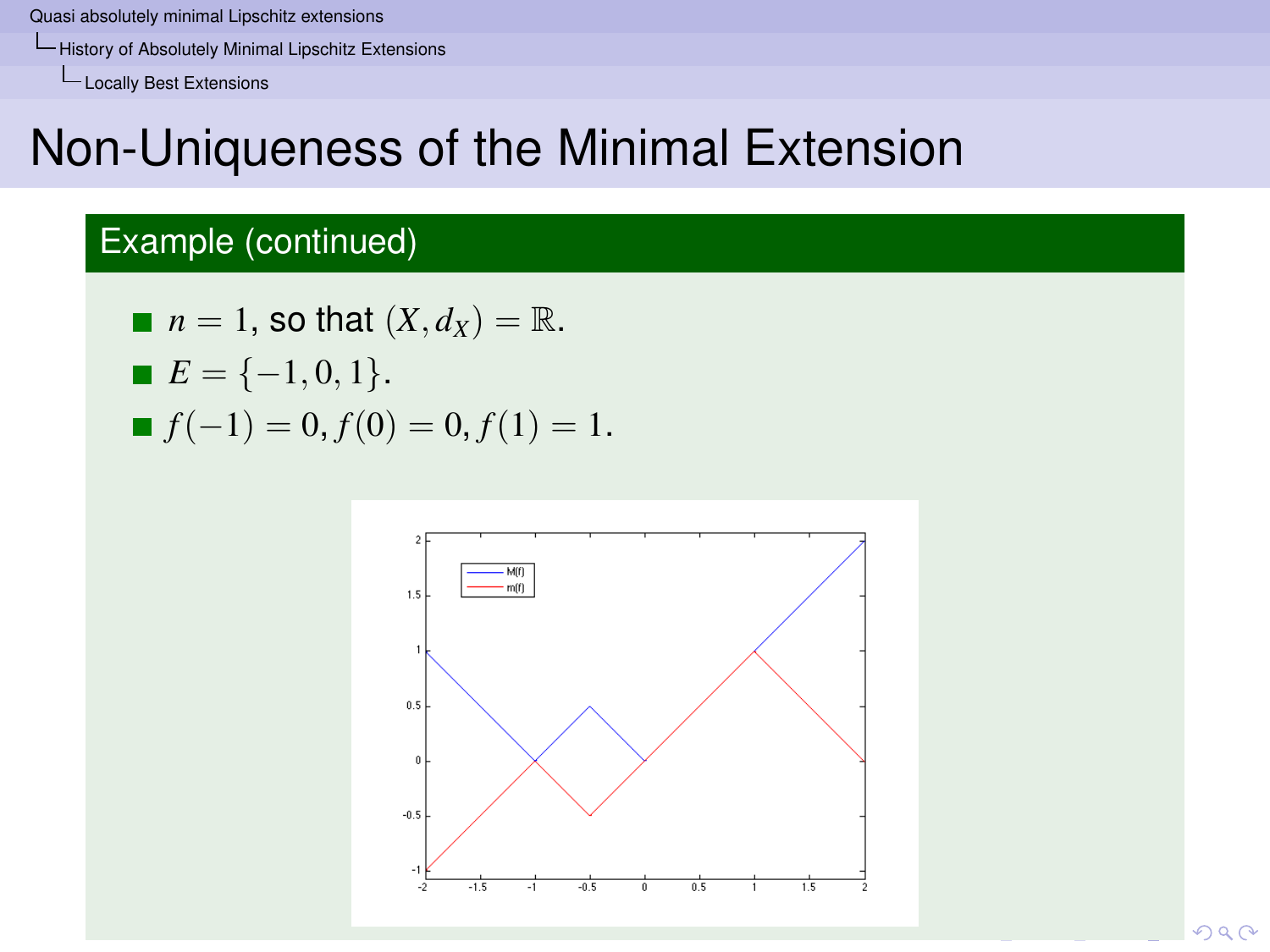[History of Absolutely Minimal Lipschitz Extensions](#page-11-0)

[Locally Best Extensions](#page-11-0)

# Absolutely Minimal Lipschitz Extensions

#### Absolutely Minimal Lipschitz Extension

Let  $f : E \to Z$  have minimal Lipschitz extension  $F : X \to Z$  such that  $Lip(F;X) = Lip(f;E)$ . The function *F* is an *absolutely minimal Lipschitz extension (AMLE)* if for every open subset  $V \subset X \setminus E$  and every Lipschitz mapping  $\widetilde{F}: X \to Z$  that coincides with *F* on  $X \setminus V$ ,

 $\text{Lip}(F;V) \leq \text{Lip}(\widetilde{F};V).$ 

**KORKARA KERKER DAGA** 

<span id="page-11-0"></span>An AMLE is the "locally best" Lipschitz extension.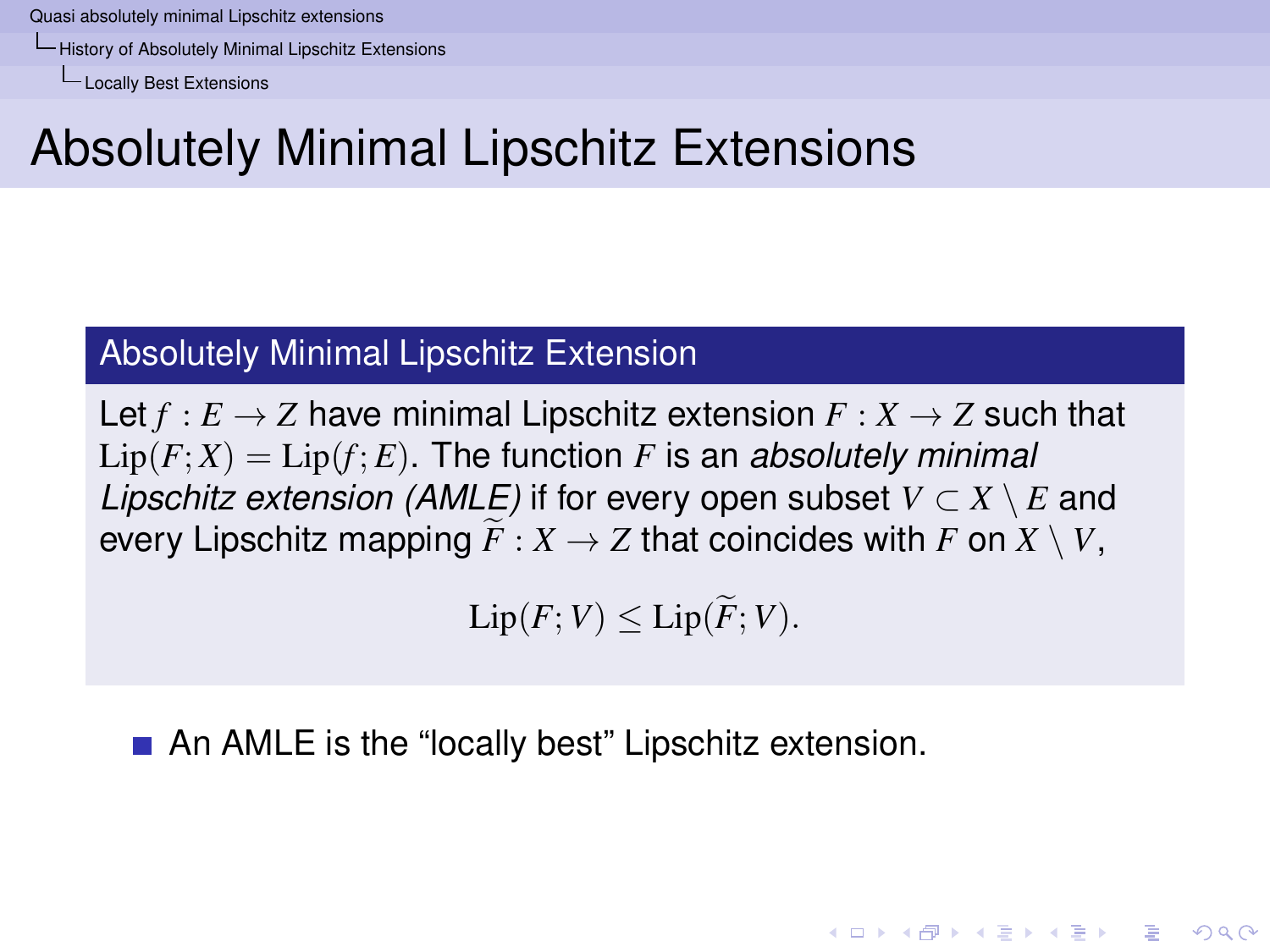[History of Absolutely Minimal Lipschitz Extensions](#page-12-0)

[Locally Best Extensions](#page-12-0)

# Absolutely Minimal Lipschitz Extensions

When  $(X, d_X)$  is path connected, the following definition of an AMLE is equivalent to the previous one.

#### Absolutely Minimal Lipschitz Extension (Aronsson, 1967)

<span id="page-12-0"></span>Let  $f : E \to Z$  have minimal Lipschitz extension  $F : X \to Z$  such that  $Lip(F;X) = Lip(f;E)$ . The function *F* is an *absolutely minimal Lipschitz extension (AMLE)* if for every open subset  $V \subset X \setminus E$ ,

$$
\text{Lip}(F;V) = \text{Lip}(F;\partial V).
$$

**KORKARA KERKER DAGA**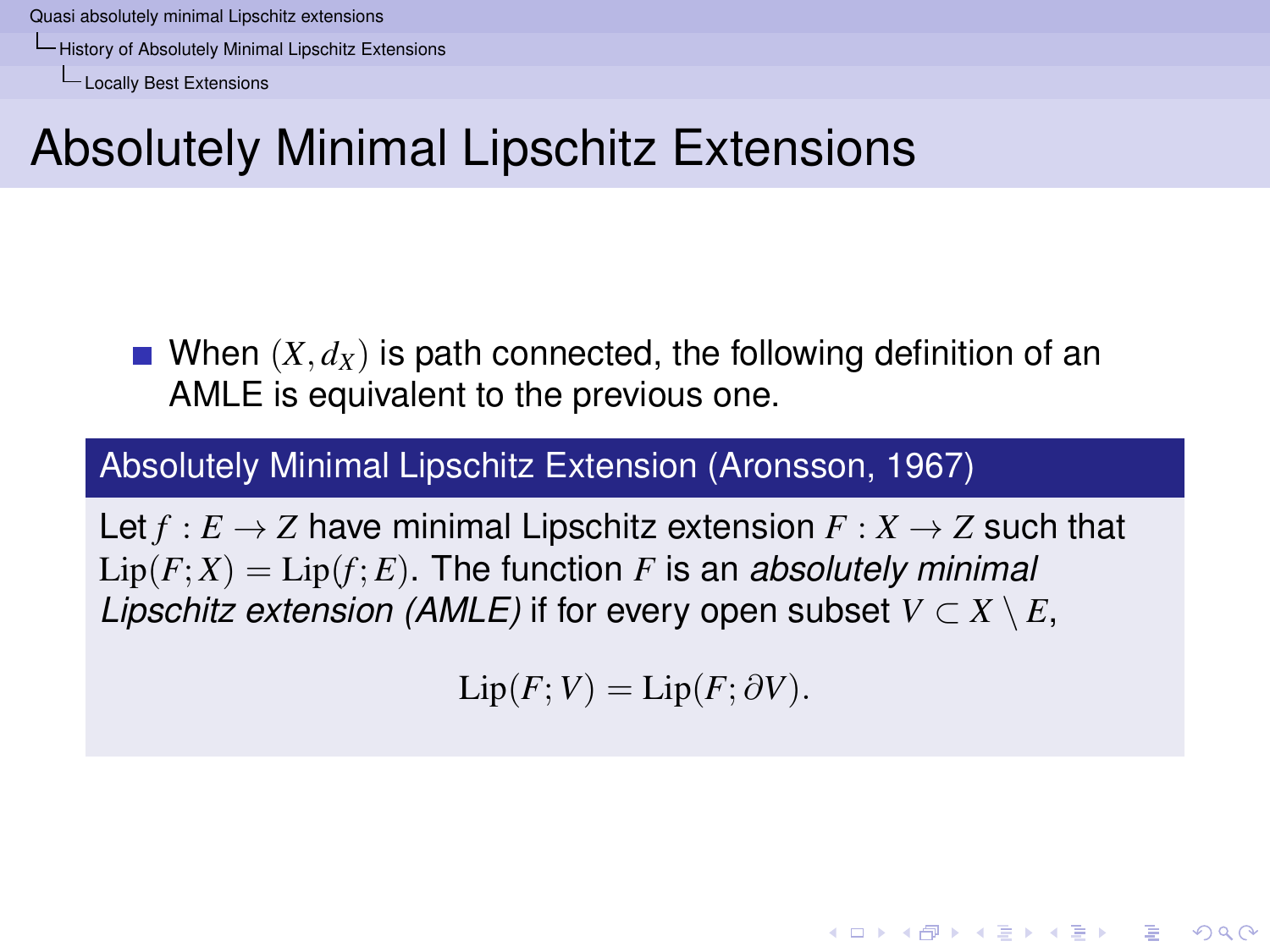[History of Absolutely Minimal Lipschitz Extensions](#page-13-0)

L<br>[Locally Best Extensions](#page-13-0)

### Back to the Example

### Example

■ 
$$
(X, d_X) = (Z, d_Z) = \mathbb{R}
$$
.  
\n■  $E = \{-1, 0, 1\}$ .  
\n■  $f(-1) = 0, f(0) = 0, f(1) = 1$ .

<span id="page-13-0"></span>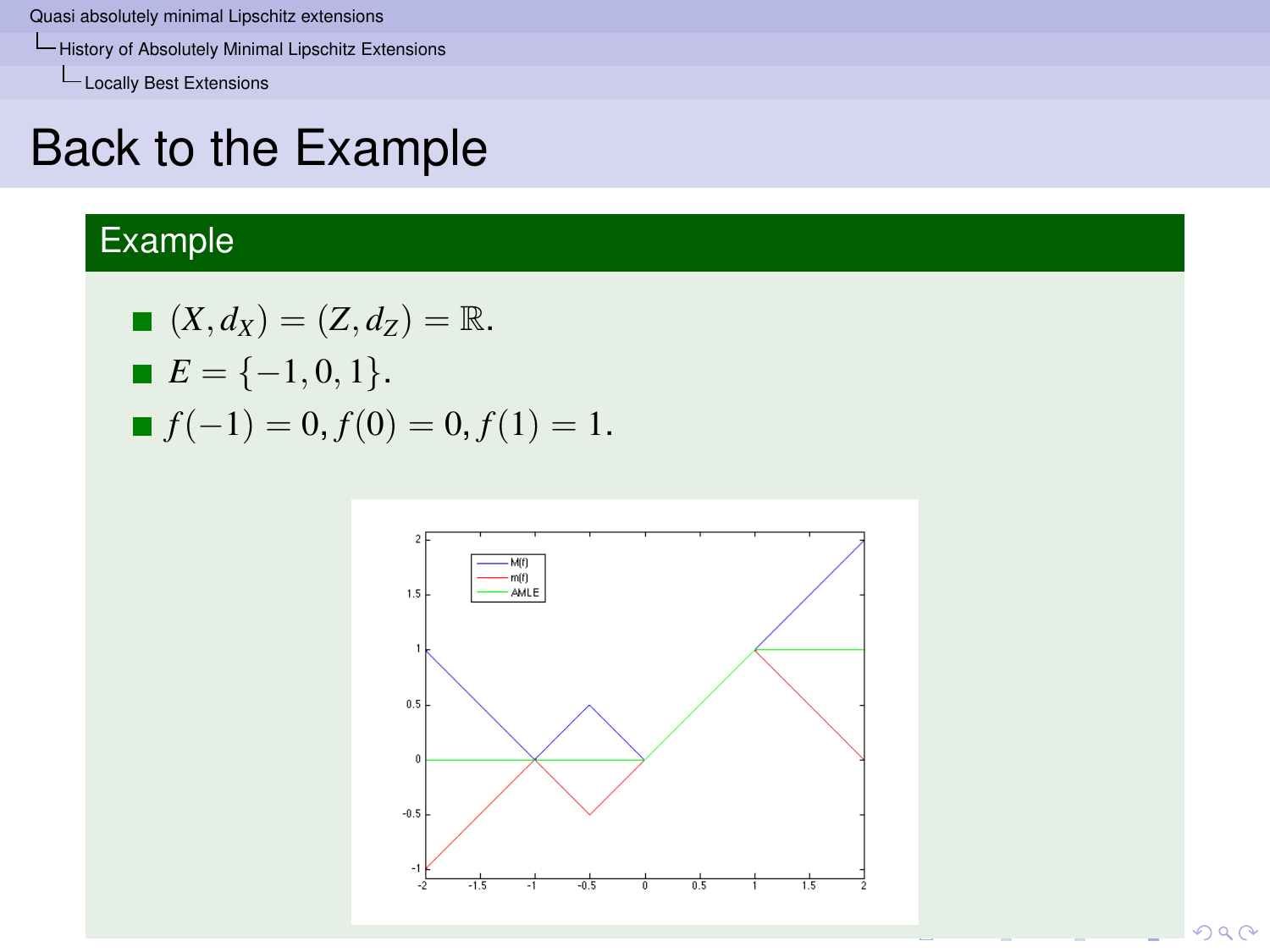[History of Absolutely Minimal Lipschitz Extensions](#page-14-0)

[Past and Present Results](#page-14-0)

### Existence and Uniqueness

\n- Let 
$$
(X, d_X) = \mathbb{R}^n
$$
.
\n- Let  $(Z, d_Z) = \mathbb{R}$ .
\n

#### Existence and Uniqueness

Let  $f: E \to \mathbb{R}$  with  $Lip(f; E) < \infty$ . Then,

- Existence: An AMLE extending *f* exists (Aronsson, 1967).
- <span id="page-14-0"></span>■ Uniqueness: The AMLE extending *f* is unique (Jensen, 1993).

K ロ ▶ K @ ▶ K 할 ▶ K 할 ▶ | 할 | K 9 Q Q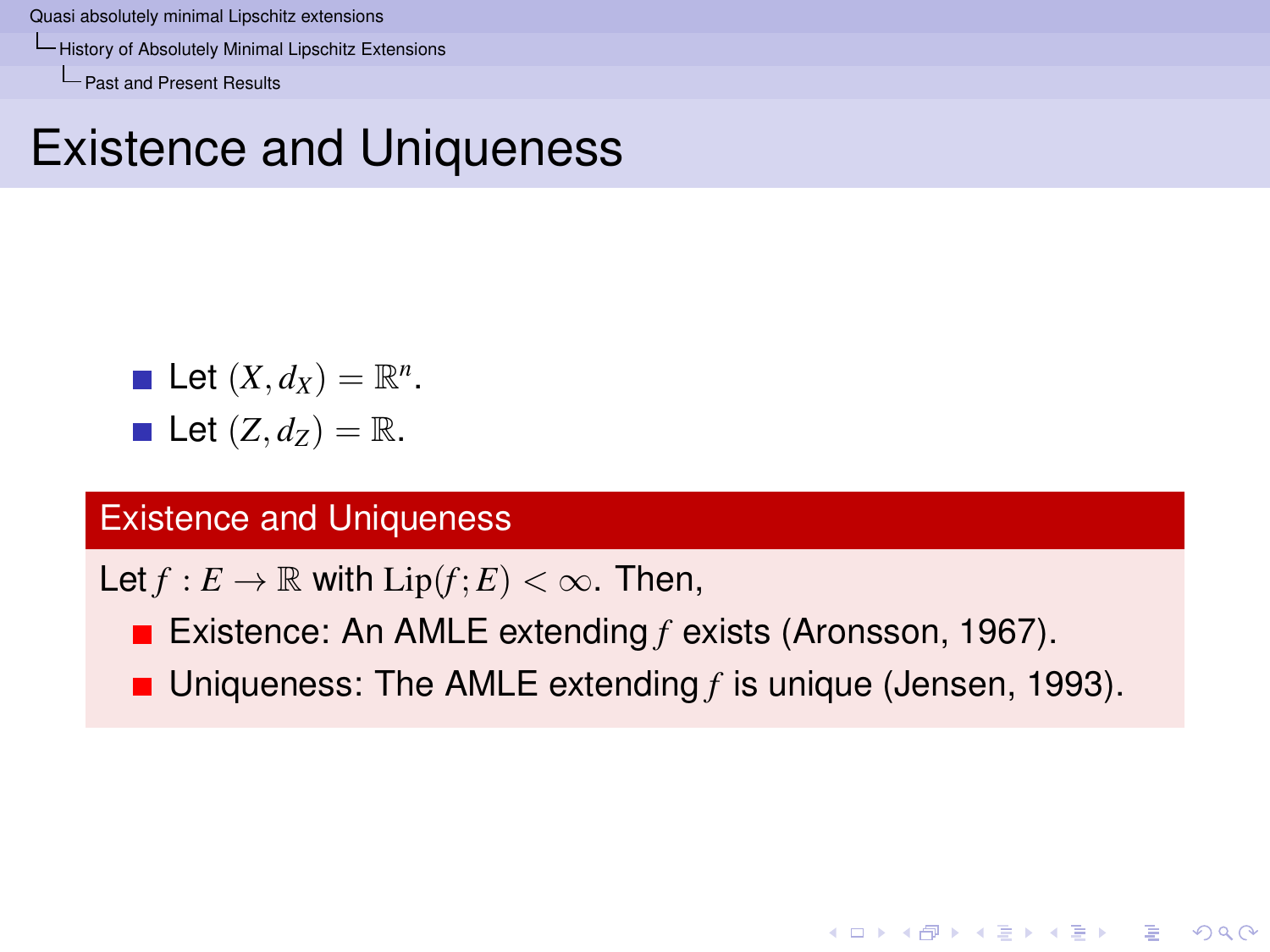[History of Absolutely Minimal Lipschitz Extensions](#page-15-0)

[Past and Present Results](#page-15-0)

# Relationship to PDEs

#### The Infinity Laplacian

$$
\Delta_{\infty} g \triangleq \sum_{i,j=1}^{n} \frac{\partial^2 g}{\partial x_i \partial x_j} \frac{\partial g}{\partial x_i} \frac{\partial g}{\partial x_j}.
$$

#### **Equivalence**

Given  $f: E \to \mathbb{R}$  with  $\text{Lip}(f; E) < \infty$ , let  $F: \mathbb{R}^n \to \mathbb{R}$  be a minimal Lipschitz extension of *f* .

- If  $F \in C^2$ , then  $F$  is the AMLE for  $f \iff \Delta_\infty F = 0$  on  $\mathbb{R}^n \setminus E$ (Aronsson, 1967).
- <span id="page-15-0"></span>If  $F \notin C^2$ , then *F* is an AMLE for  $f \iff \Delta_\infty F = 0$  on  $\mathbb{R}^n \setminus E$ , interpreted as a viscosity solution (Jensen, 1993).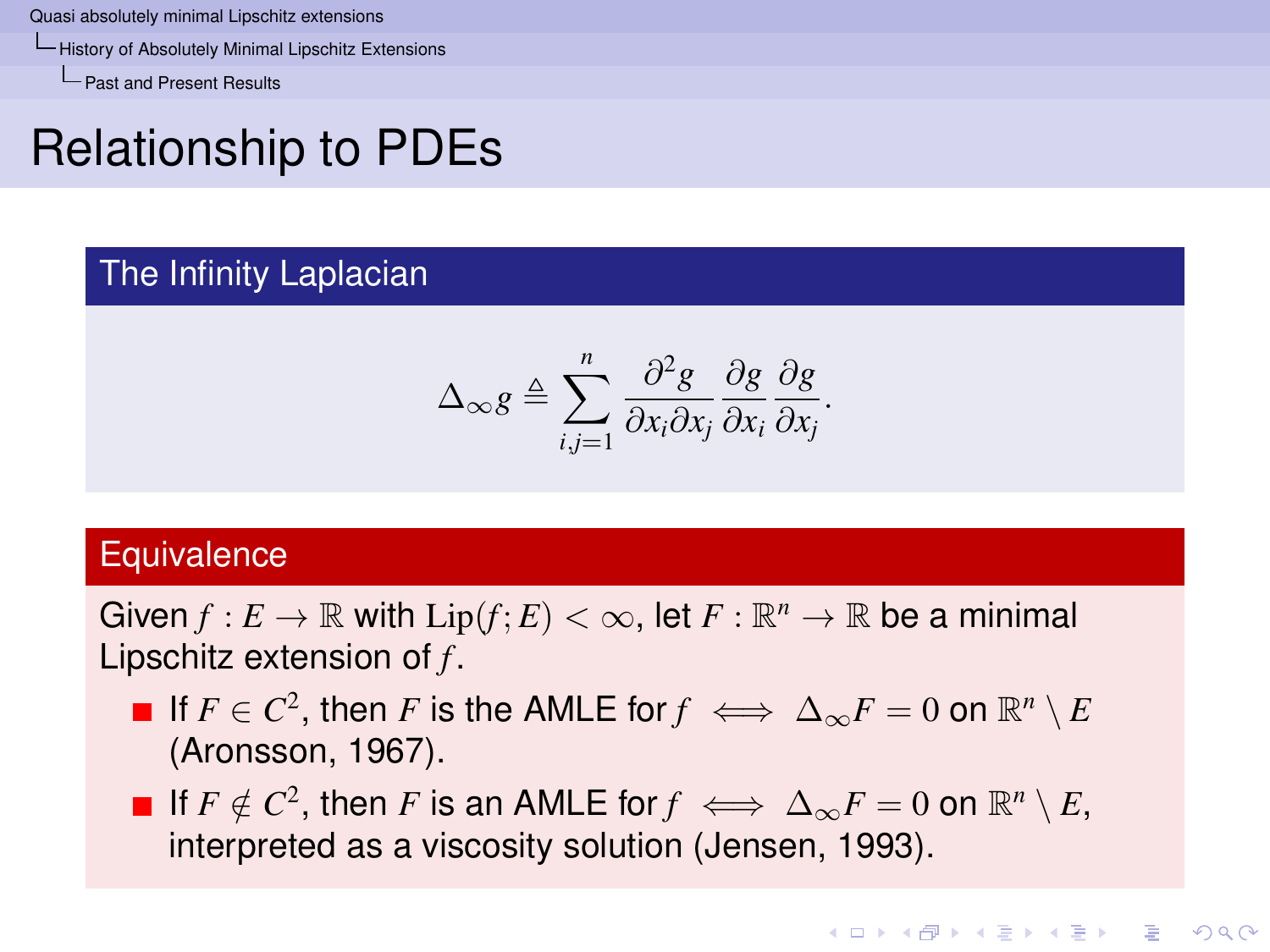[History of Absolutely Minimal Lipschitz Extensions](#page-16-0)

[Past and Present Results](#page-16-0)

## Generalizations on the Domain

Let  $(X, d_X)$  be a length space.

 $\blacksquare$  Set  $(Z, d_Z) = \mathbb{R}$ .

#### Existence and Uniqueness

Existence of an AMLE:

- **Mil**'man, 1999.
- **Juutinen, 2002**  $[(X, d_X)]$  is separable].
- Le Gruyer, 2007  $[(X, d_X)]$  is compact.

Uniqueness of the AMLE:

<span id="page-16-0"></span>**Peres, Schramm, Sheffield, an Wilson, 2009 (Tug of War).** 

KEL KALEY KEY E NAG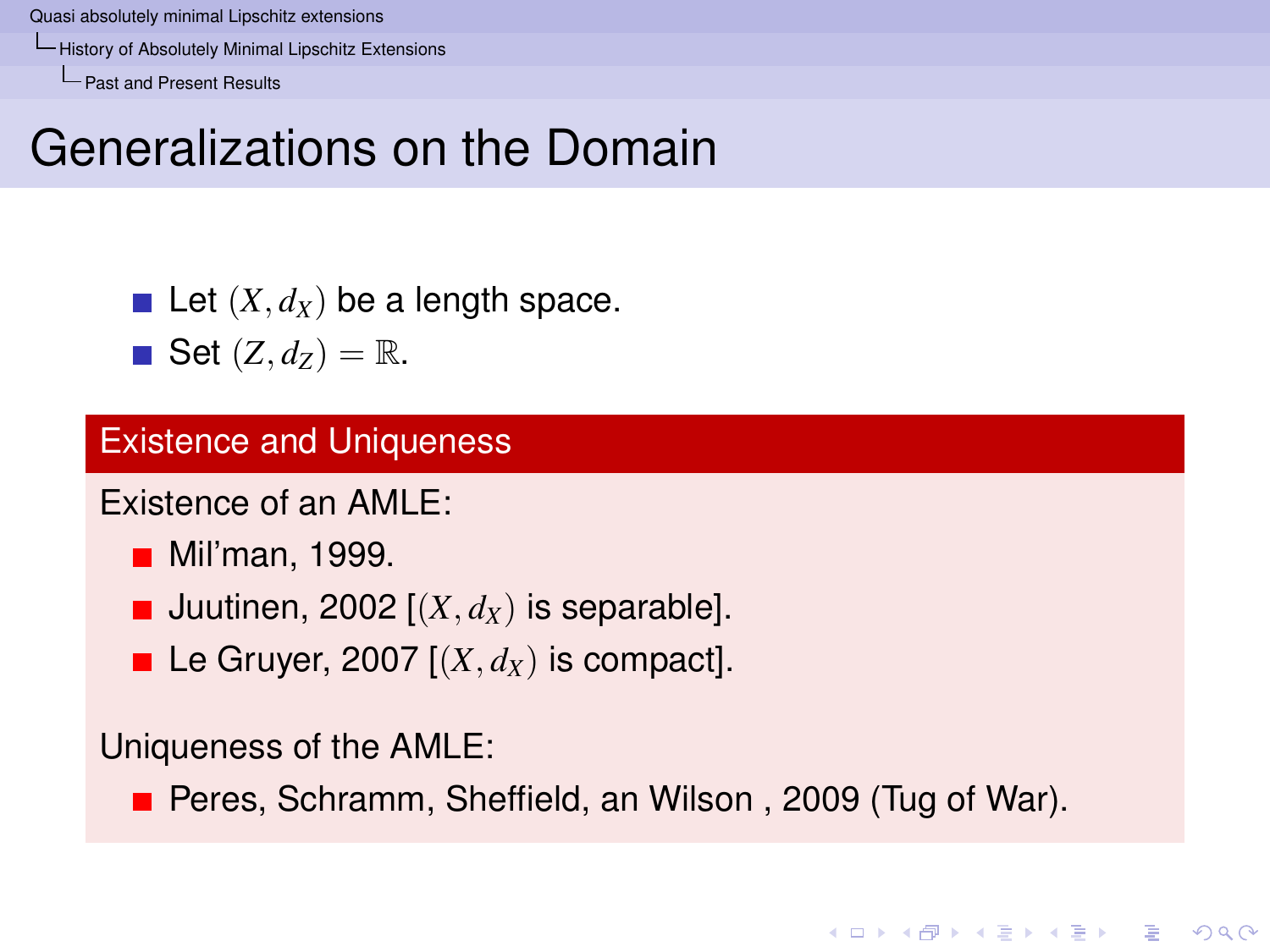[History of Absolutely Minimal Lipschitz Extensions](#page-17-0)

[Past and Present Results](#page-17-0)

# Results for Non-Scalar Valued Functions

#### Naor and Sheffield, 2012

AMLEs exist and are unique when:

- $\blacksquare$   $(X, d_X)$  is a locally compact length space.
- $( Z, d_z )$  is a metric tree.

**Politics.** 

#### Sheffield and Smart, 2012

Tight AMLEs exist and are unique when:

- $\blacksquare$   $(X, d_X)$  is a finite graph.
- $(Z, d_Z) = \mathbb{R}^m$ .

<span id="page-17-0"></span>Also addresses the case when  $(X, d_X) = \mathbb{R}^n$  (but does not solve it).

**KORK EXTERNED ARA**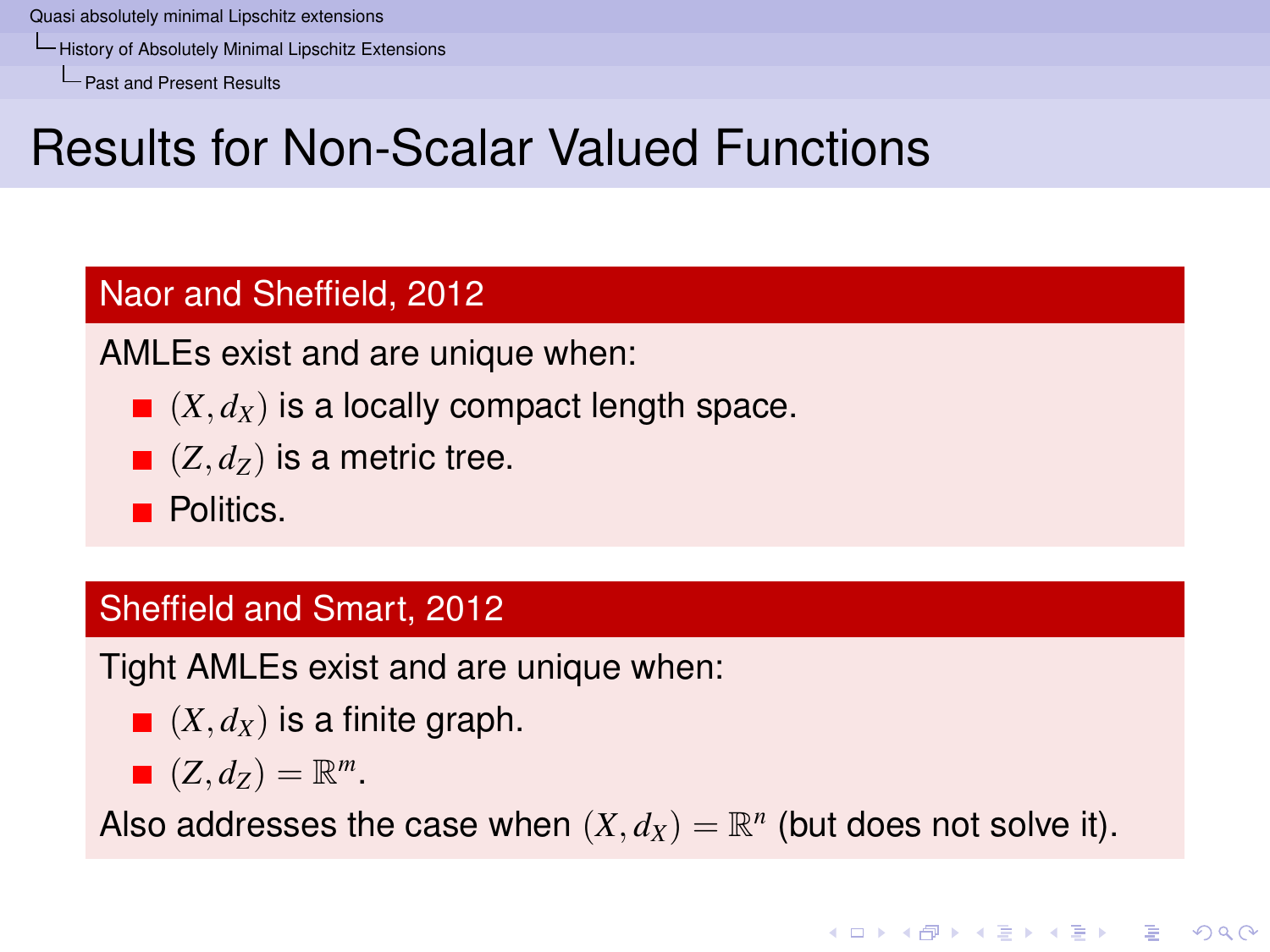[Quasi Absolutely Minimal Lipschitz Extensions](#page-18-0)

### **Overview**

#### **[History of Absolutely Minimal Lipschitz Extensions](#page-3-0)**

KEL KALEY KEY E NAG

#### 2 [Quasi Absolutely Minimal Lipschitz Extensions](#page-18-0)

- [Generalized Lipschitz Extensions](#page-19-0)
- **[Existence of Quasi-AMLEs](#page-27-0)**
- <span id="page-18-0"></span>■ [Sketch of Proof](#page-30-0)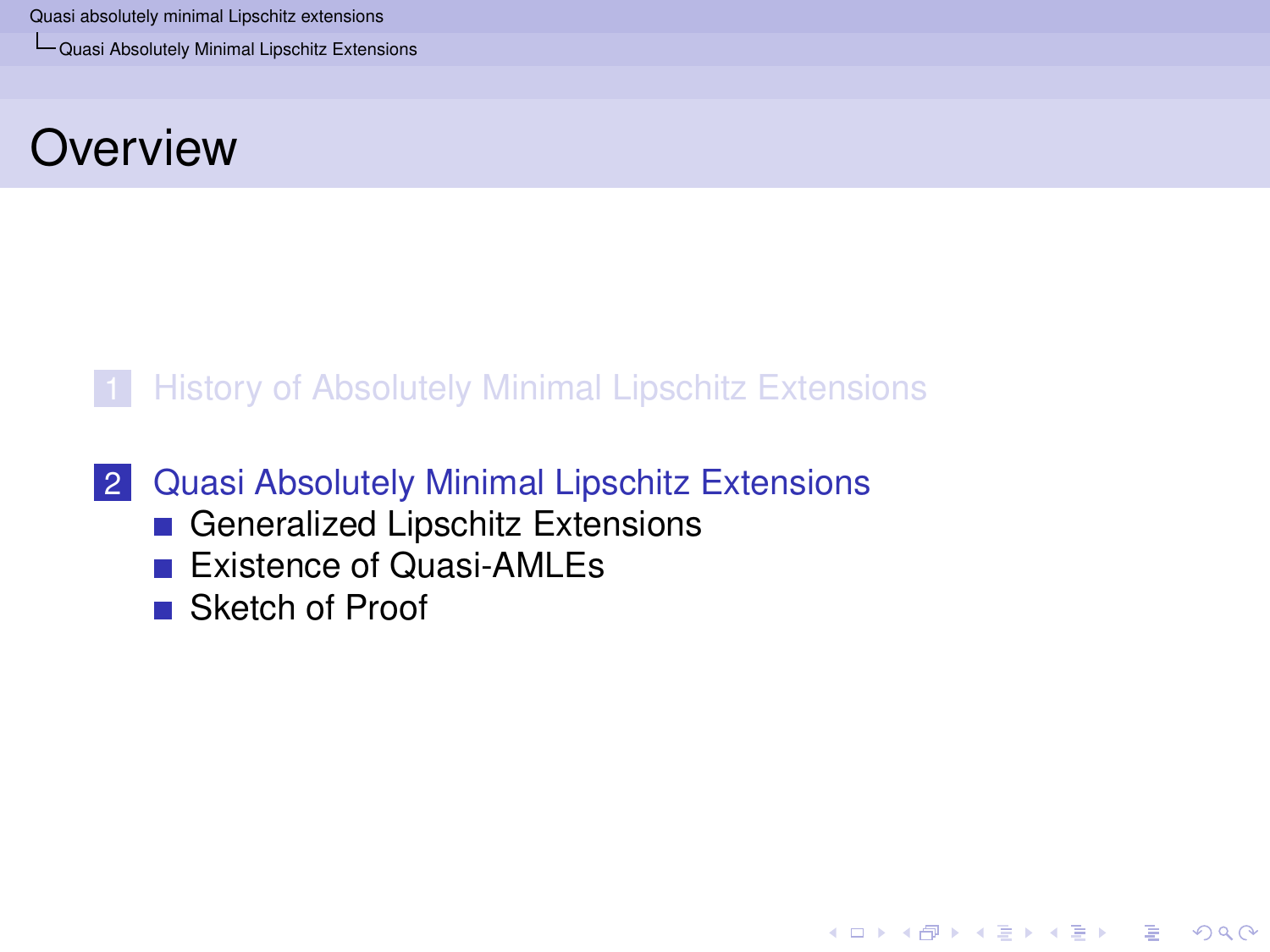[Quasi Absolutely Minimal Lipschitz Extensions](#page-19-0)

[Generalized Lipschitz Extensions](#page-19-0)

# Properties of the Metric Spaces

For the domain  $(X, d_X)$ , we require:

■ Compact.

Every two points are joined by a unique geodesic of finite length. Note that this implies that for every two points  $x, y \in X$ , there exists a unique midpoint  $m(x, y) \in X$  such that

$$
d_X(x, m(x, y)) = d_X(m(x, y), y) = \frac{1}{2}d_X(x, y).
$$

**KORK EXTERNED ARA** 

For the range  $(Z, d_Z)$ :

<span id="page-19-0"></span>■ Complete.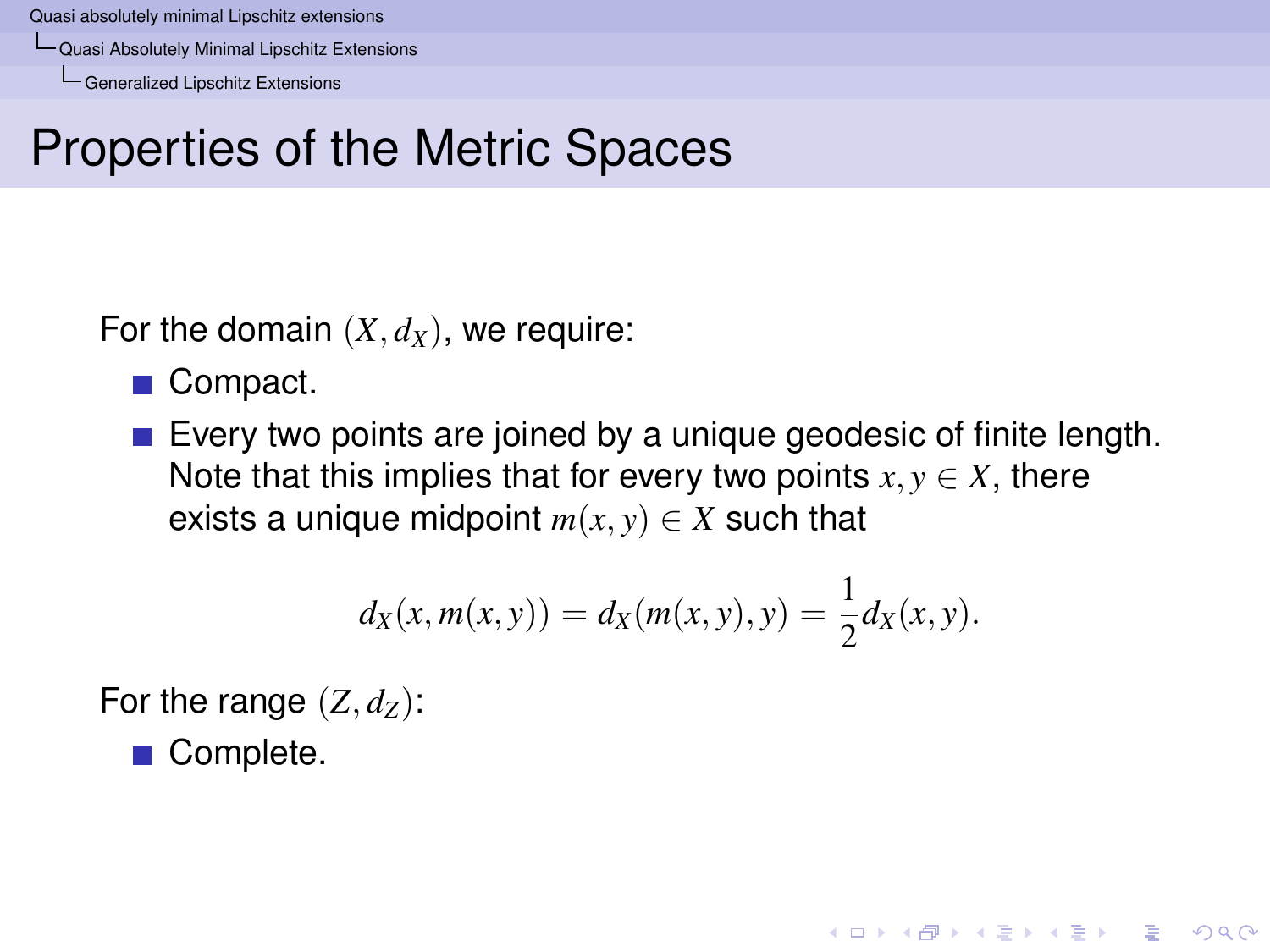[Quasi Absolutely Minimal Lipschitz Extensions](#page-20-0)

[Generalized Lipschitz Extensions](#page-20-0)

# Generalized Lipschitz Functionals

• Set 
$$
\mathcal{F}(X, Z) \triangleq \{ g : D \to Z : D \subset X \}.
$$

#### Generalized Lipschitz Functionals

A *generalized Lipschitz functional* is a functional Φ of the form:

$$
\Phi : \mathcal{F}(X,Z) \to \mathcal{F}(X \times X, \mathbb{R}^+ \cup \{\infty\})
$$
  

$$
g \mapsto \Phi(g; \cdot, \cdot) : \text{dom}(g) \times \text{dom}(g) \to \mathbb{R}^+ \cup \{\infty\}.
$$

We also set, for any  $D \subset \text{dom}(g)$ ,

$$
\Phi(g;D) \triangleq \sup_{\substack{x,y \in D \\ x \neq y}} \Phi(g;x,y).
$$

**KORK EXTERNED ARA** 

<span id="page-20-0"></span>Define  $\mathcal{F}_{\Phi}(X, Z) = \{ g \in \mathcal{F}(X, Z) : \Phi(g; \text{dom}(g)) < \infty \}.$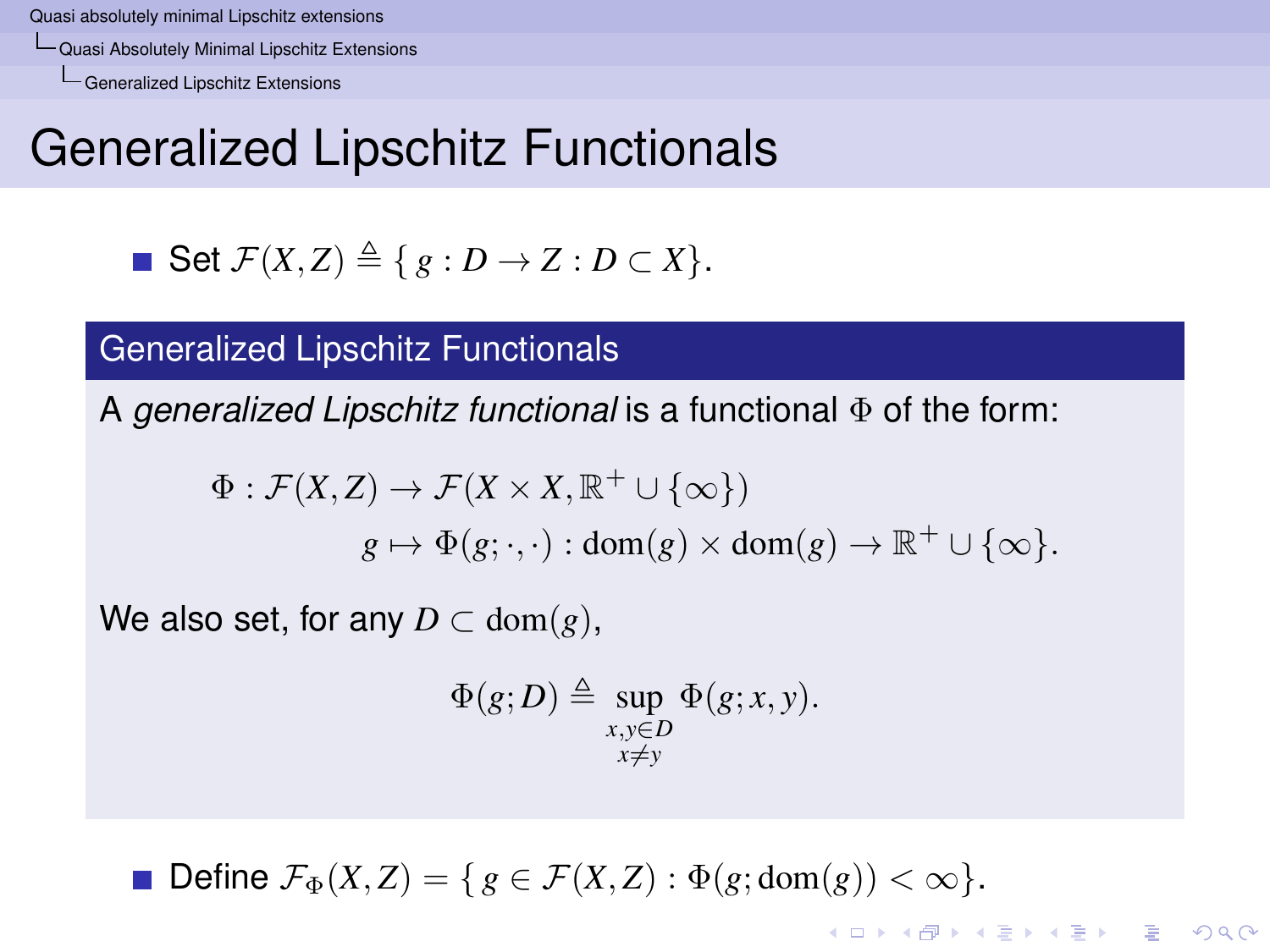[Quasi Absolutely Minimal Lipschitz Extensions](#page-21-0)

[Generalized Lipschitz Extensions](#page-21-0)

## Generalized Lipschitz Functionals

### <span id="page-21-0"></span>Example

$$
\Phi(g; x, y) = \frac{d_Z(g(x), g(y))}{d_X(x, y)},
$$
  
\n
$$
\Phi(g; D) = \sup_{\substack{x, y \in D \\ x \neq y}} \Phi(g; x, y) = \text{Lip}(g; D).
$$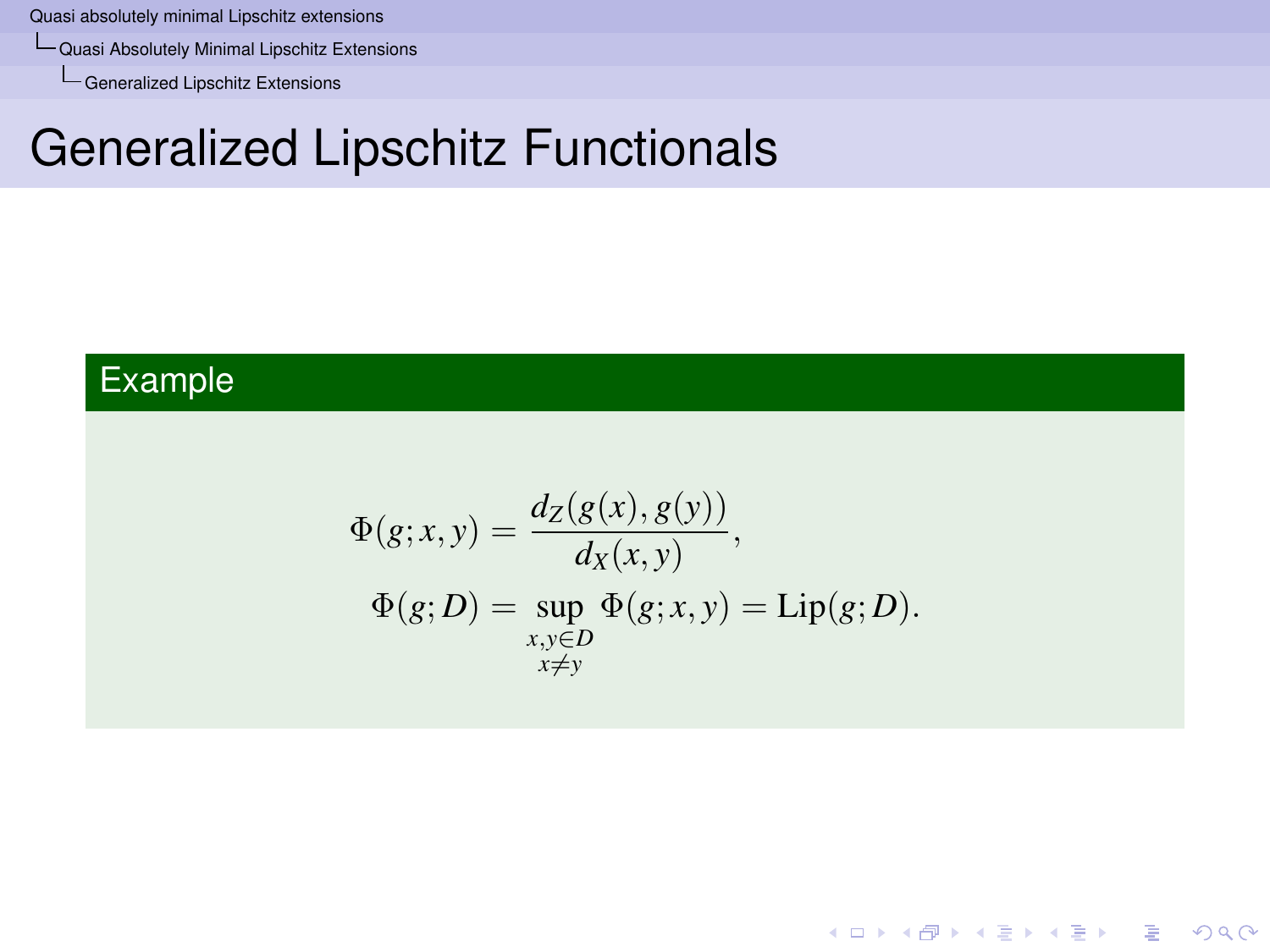[Quasi Absolutely Minimal Lipschitz Extensions](#page-22-0)

[Generalized Lipschitz Extensions](#page-22-0)

# Generalized Lipschitz Functionals

#### Minimal and Absolutely Minimal Lipschitz Extensions

Consider  $f : E \to Z$  such that  $f \in \mathcal{F}_{\Phi}(X, Z)$ . A function  $F : X \to Z$  is a *minimal extension* of *f* if:

$$
If(x) = f(x) \text{ for all } x \in E.
$$

$$
\blacksquare \Phi(F;X) = \Phi(f;E).
$$

The function *F* is an *AMLE* for *f* if it additionally satisfies

 $\Phi(F; V) = \Phi(F; \partial V)$ , for all open  $V \subset X \setminus E$ .

<span id="page-22-0"></span>Note, this is equivalent to the analogue of our original definition. That is, for every open subset  $V \subset X \setminus E$  and every  $\Phi$ -Lipschitz mapping  $\widetilde{F}: X \to Z$  that coincides with *F* on  $X \setminus V$ ,

$$
\Phi(F;V)\leq \Phi(\widetilde{F};V).
$$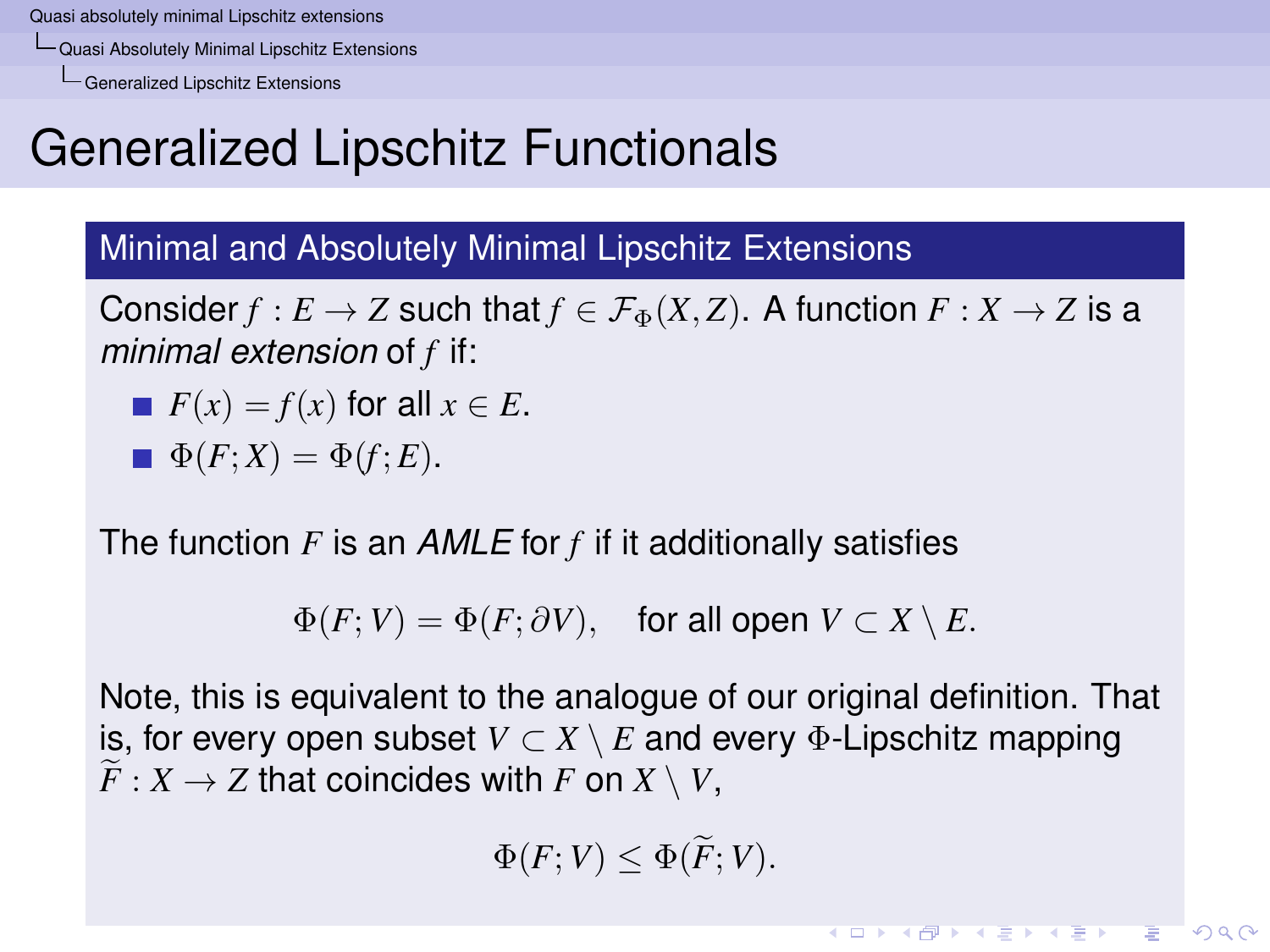[Quasi Absolutely Minimal Lipschitz Extensions](#page-23-0)

[Generalized Lipschitz Extensions](#page-23-0)

## Properties of Φ

**1** Symmetry: 
$$
\Phi(g; x, y) = \Phi(g; y, x)
$$
.

- 2 **Isometric extension property: For all**  $g \in \mathcal{F}_{\Phi}(X, Z)$  with  $dom(g) = D$ , there exists an extension  $G: X \rightarrow Z$  such that  $\Phi(G;X) = \Phi(g;D).$
- 3 Continuity of the function: If  $g \in \mathcal{F}_{\Phi}(X, Z)$ , then g is a continuous function.
- <span id="page-23-0"></span>4 Continuity of the functional: Let  $g \in \mathcal{F}_{\Phi}(X, Z)$  with  $dom(g) = D$ . For each  $x, y \in D$ , there exists  $n > 0$  such that

 $\forall z \in B_n(y) \cap D, \quad |\Phi(g; x, y) - \Phi(g; x, z)| < \varepsilon.$ 

**KORK EXTERNED ARA**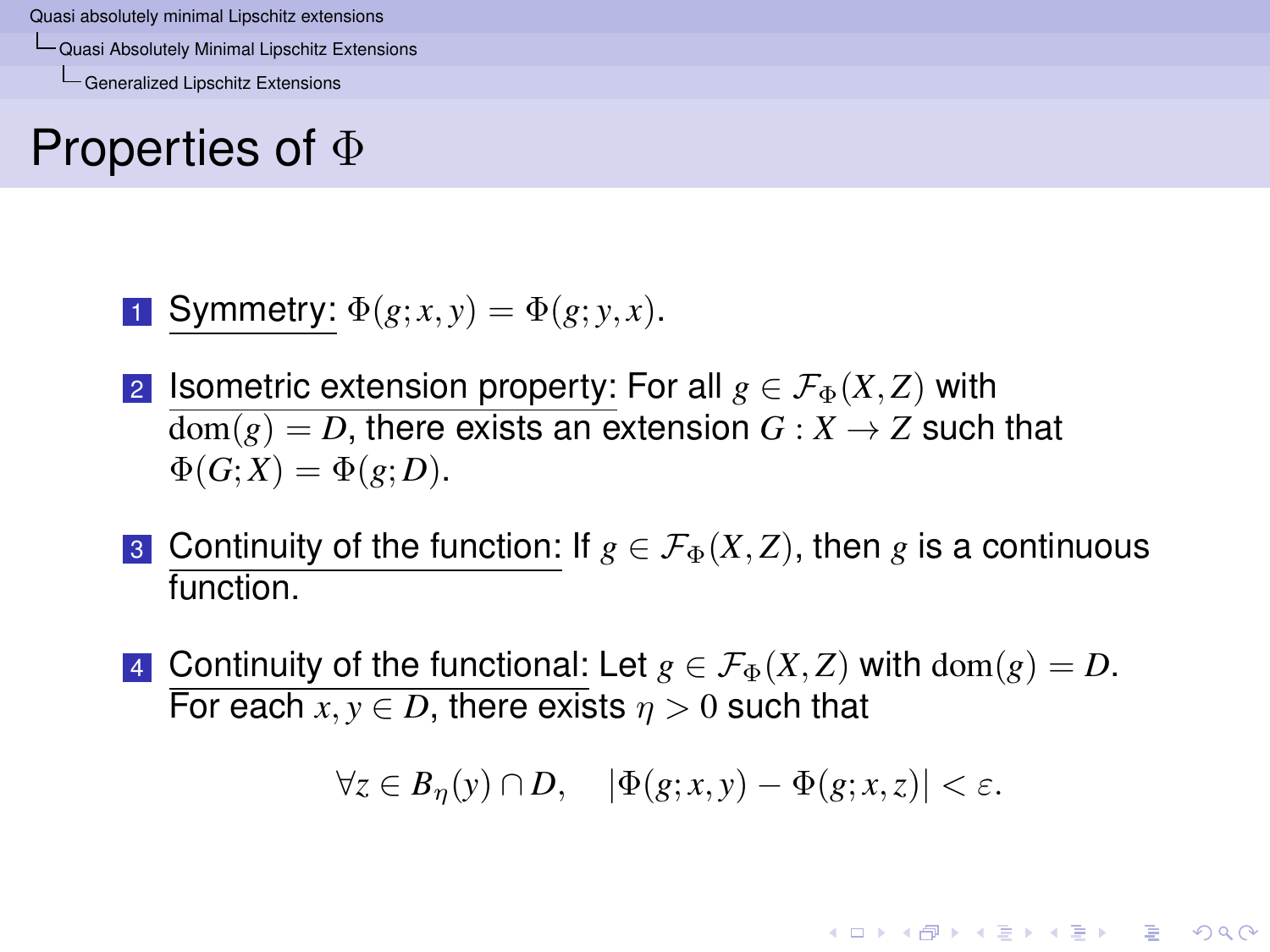[Quasi Absolutely Minimal Lipschitz Extensions](#page-24-0)

[Generalized Lipschitz Extensions](#page-24-0)

## Properties of Φ

- Set  $B_{1/2}(x, y) \triangleq B_r(m(x, y))$ , with  $r = \frac{1}{2}d_X(x, y)$ .
- For each  $x, y \in X$ , let  $\Gamma(x, y)$  denote the set of curves  $\gamma : [0, 1] \to B_{1/2}(x, y)$  such that  $\gamma(0) = x, \gamma(1) = y, \gamma$  is continuous, and  $\gamma$  is monotone in the following sense:

if 
$$
0 \le t < s \le 1
$$
, then  $d_X(x, \gamma(t)) < d_X(x, \gamma(s))$ .

Final property of Φ:

<span id="page-24-0"></span>5 Bounding Curve: For all  $g \in \mathcal{F}_{\Phi}(X, Z)$  with  $dom(g) = D$ , and for all  $x, y \in E$  with  $B_{1/2}(x, y) \subset D$ , there exists a curve  $\gamma \in \Gamma(x, y)$  such that

$$
\Phi(g; x, y) \leq \inf_{t \in [0,1]} \max \{ \Phi(g; x, \gamma(t)), \Phi(g; \gamma(t), y) \}.
$$

**KOD KOD KED KED E VOOR**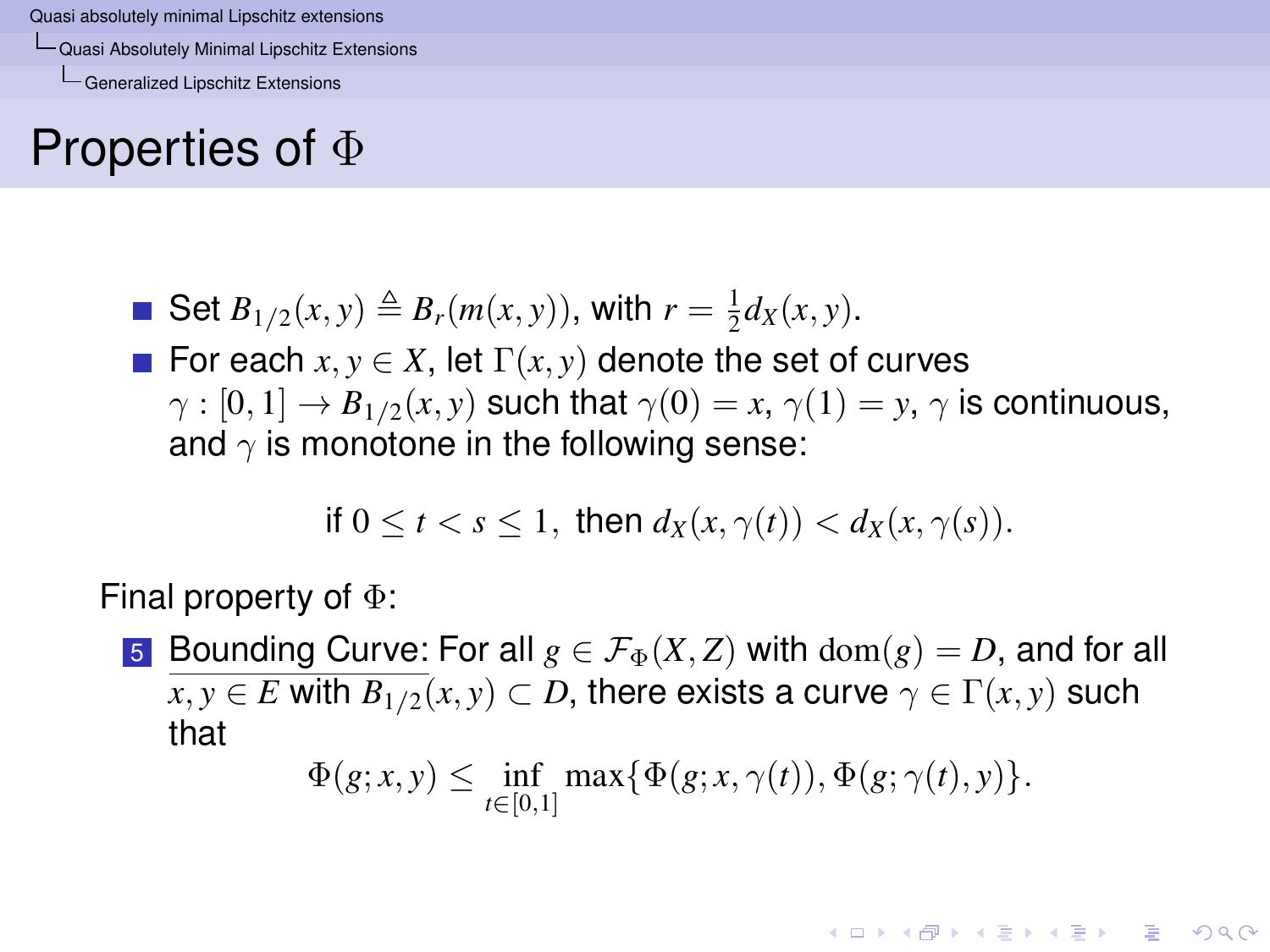[Quasi Absolutely Minimal Lipschitz Extensions](#page-25-0)

[Generalized Lipschitz Extensions](#page-25-0)

# Examples of Admissible Triplets (*X*, *Z*, Φ)

#### Example

- $\mathbf{I}$   $\Phi(g;D) = \text{Lip}(g;D)$  and any pair  $(X,d_X)$  and  $(Z,d_Z)$  that have the isometric extension property.
- 2 Let  $\alpha \in (0,1]$ , and define the Lipschitz-Hölder constant as

$$
\mathrm{Lip}_{\alpha}(g;D) \triangleq \sup_{\substack{x,y \in D \\ x \neq y}} \frac{d_Z(g(x),g(y))}{d_X(x,y)^{\alpha}}.
$$

Then  $\Phi(g; D) = \text{Lip}_{\alpha}(g; D)$  and any pair  $(X, d_X)$  and  $(Z, d_Z)$  that have the isometric extension property for  $\operatorname{Lip}_\alpha.$  Some examples of such pairs are:

<span id="page-25-0"></span> $(X, d_X) = (Z, d_Z) = \mathcal{H}$ , where  $\mathcal{H}$  is a Hilbert space, and  $0 < \alpha < 1$ .  $(X, d_X)$  arbitrary,  $(Z, d_Z) = L^p(\mathcal{N}, \nu)$ , and:

\n- 1 
$$
\langle p \leq 2 \text{ with } 0 < \alpha \leq \frac{p-1}{p}
$$
.
\n- 2 \leq p < \infty \text{ with } 0 < \alpha \leq \frac{1}{p}.
\n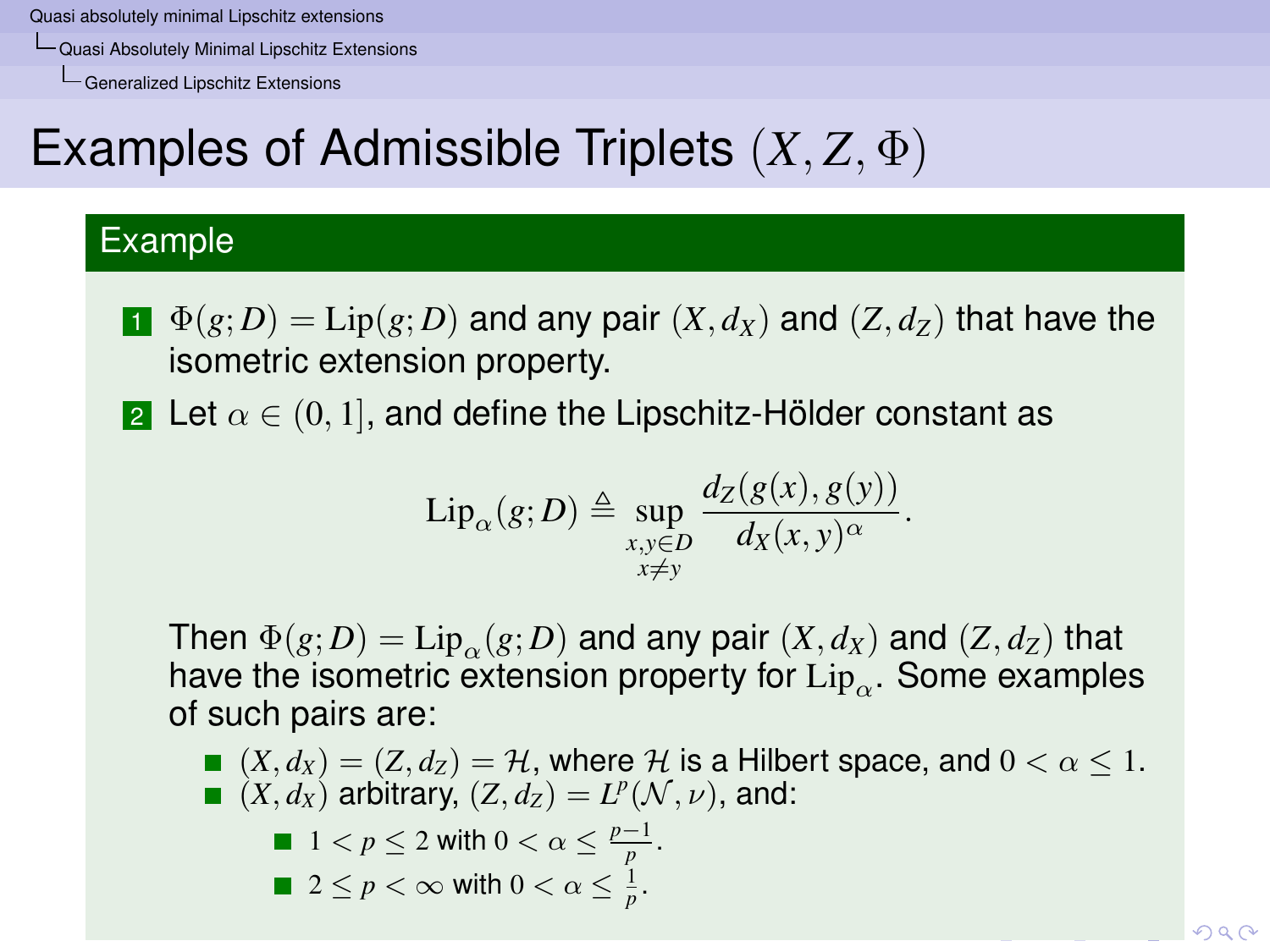[Quasi Absolutely Minimal Lipschitz Extensions](#page-26-0)

[Generalized Lipschitz Extensions](#page-26-0)

# Examples of Admissible Triplets (*X*, *Z*, Φ)

#### Example (1-Fields, Le Gruyer, 2009)

**3** Set  $(X, d_X) = \mathbb{R}^n$  and let  $(Z, d_Z) = \mathcal{P}^1(\mathbb{R}^n, \mathbb{R}),$  the set of 1<sup>st</sup> order polynomials (affine functions).

**Notation:** 

$$
T: \mathbb{R}^n \to \mathcal{P}^1(\mathbb{R}^n, \mathbb{R})
$$

$$
x \mapsto T_x
$$

■ Define Φ as:

$$
\Phi(T;x,y) = 2 \sup_{a \in \mathbb{R}^n} \frac{|T_x(a) - T_y(a)|}{\|x - a\|^2 + \|y - a\|^2}.
$$

Meaning of the minimal extension: Let  $T: E \to \mathcal{P}^1(\mathbb{R}^n, \mathbb{R})$ , and let  $U: \mathbb{R}^n \to \mathcal{P}^1(\mathbb{R}^n, \mathbb{R})$  be a minimal extension of *T*. Set  $F(x) \triangleq U_x(x)$ . ■ Extension: *F* extends *T* so that

- $J_xF(a) \triangleq F(x) + \nabla F(x) \cdot (a-x) = T_x(a)$  for all  $x \in E$ .
- <span id="page-26-0"></span>**Mi[n](#page-19-0)imal:** Lip( $\nabla F$ ) is minimal amongst all [suc](#page-25-0)[h e](#page-27-0)[x](#page-25-0)[ten](#page-26-0)[si](#page-27-0)[o](#page-18-0)n[s.](#page-26-0)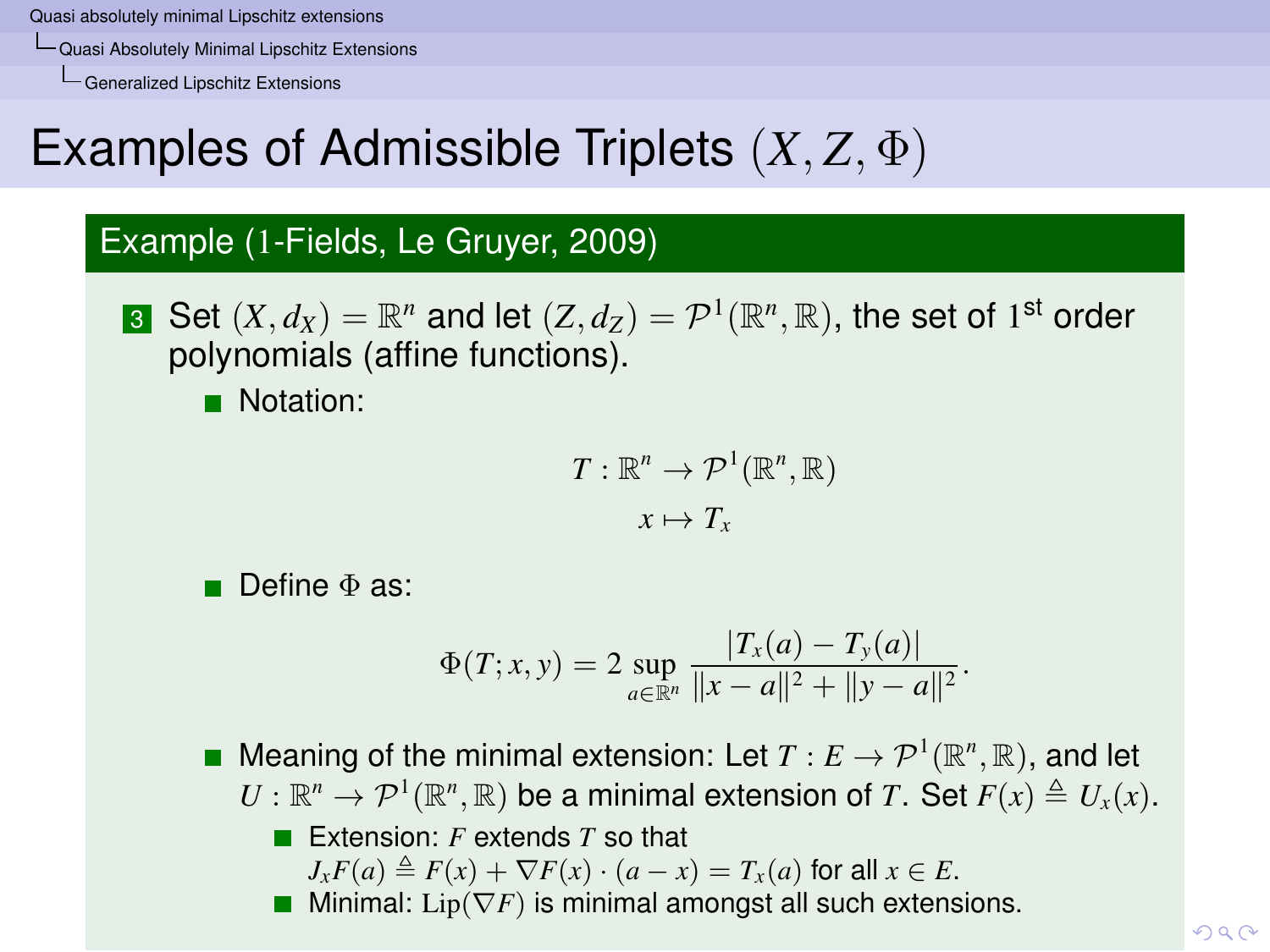[Quasi Absolutely Minimal Lipschitz Extensions](#page-27-0)

[Existence of Quasi-AMLEs](#page-27-0)

# 1st Approximation: Open Sets

\n- Let 
$$
N_0 \in \mathbb{N}
$$
.
\n- Let  $\rho > 0$ .
\n

Set of Open Sets

<span id="page-27-0"></span>
$$
\mathcal{O}(\rho,N_0)\triangleq\left\{\Omega=\bigcup_{i=1}^N B_{r_i}(x_i):x_i\in X,\ r_i\geq\rho,\ N\leq N_0\right\}.
$$

K ロ ▶ K @ ▶ K 할 ▶ K 할 ▶ 이 할 → 9 Q Q\*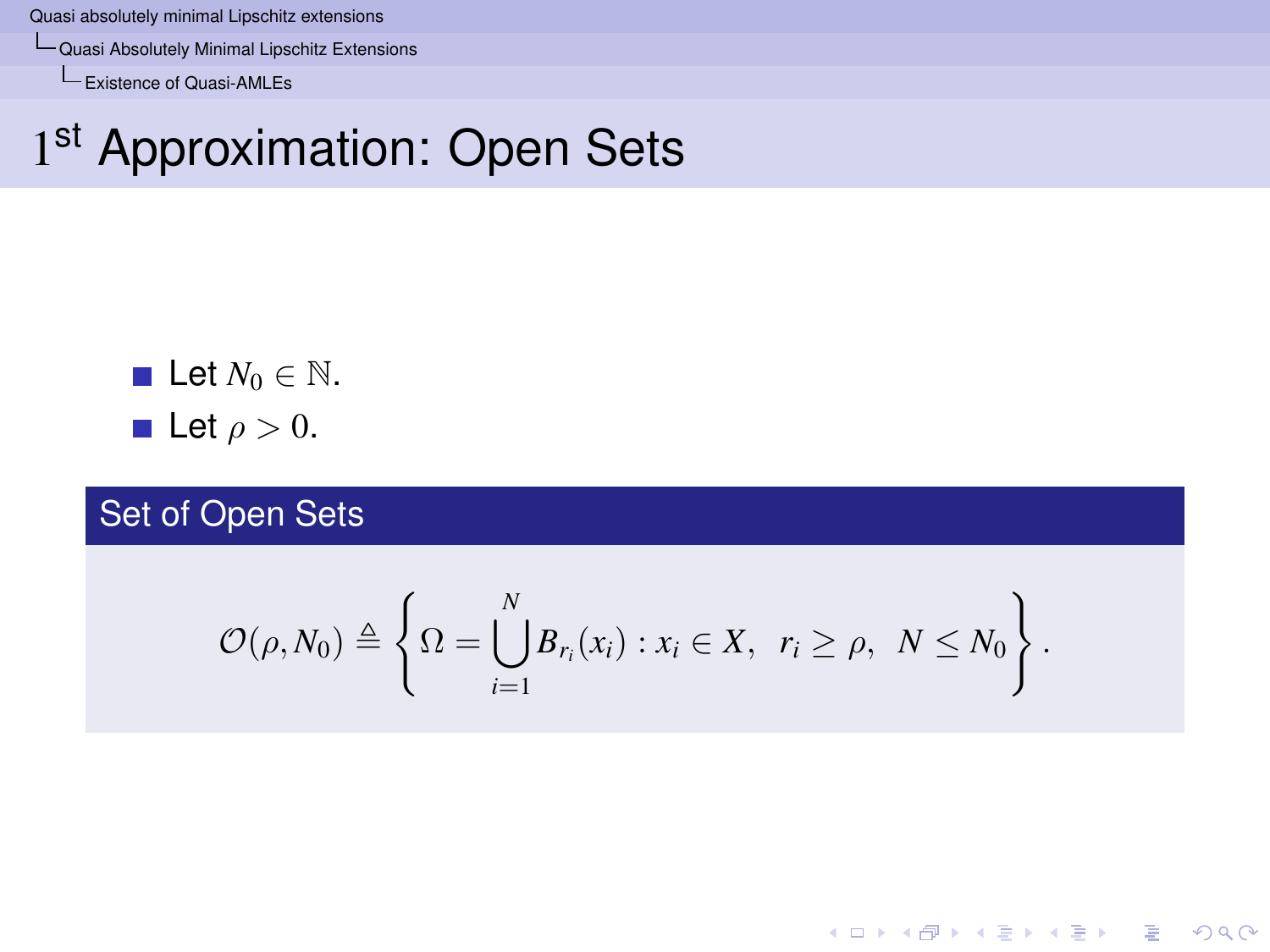[Quasi Absolutely Minimal Lipschitz Extensions](#page-28-0)

[Existence of Quasi-AMLEs](#page-28-0)

# 2<sup>nd</sup> Approximation: The Lipschitz Functional

Let 
$$
\alpha \geq 0
$$
.

- Let  $g: D \to Z$ ,  $D \subset X$ .
- **Let**  $V \subset D$  be open.

Approximation Functional

<span id="page-28-0"></span>
$$
\Psi_{\alpha}(f;V) \triangleq \sup \{ \Phi(f;x,y) : B_{d_X(x,y)}(x) \subset V, \, d_X(x,\partial V) \geq \alpha \}.
$$

**KORKARA KERKER DAGA**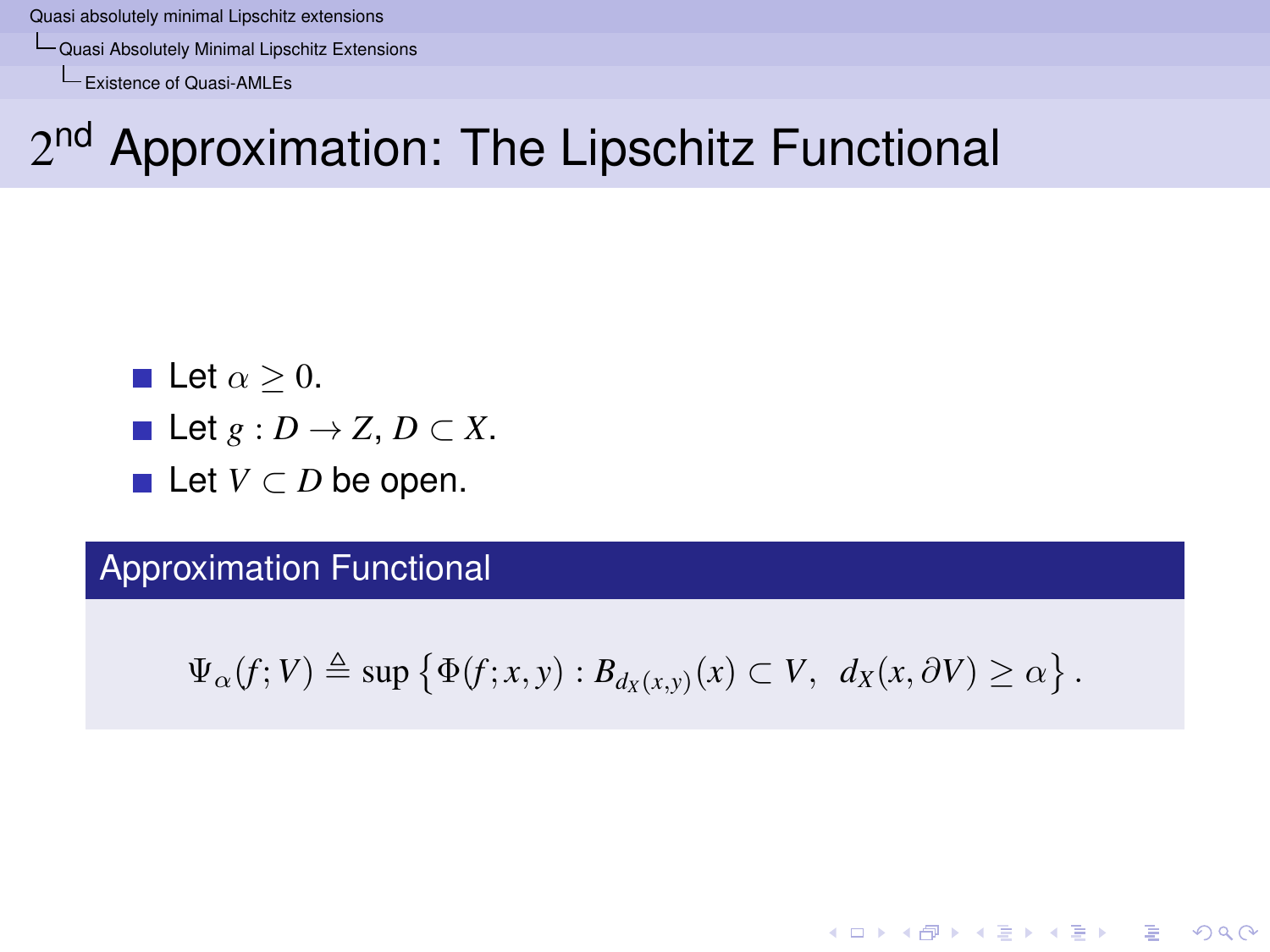[Quasi Absolutely Minimal Lipschitz Extensions](#page-29-0)

[Existence of Quasi-AMLEs](#page-29-0)

# Main Result

#### Theorem (H. and Le Gruyer, 2012)

Given an admissible triple  $(X, Z, \Phi)$ , as well as  $f \in \mathcal{F}_{\Phi}(X, Z)$  with  $dom(f) = E$ ,  $\rho > 0$ ,  $N_0 \in \mathbb{N}$ ,  $\alpha > 0$ , and  $\sigma_0 > 0$ , there exists a *guasi-AMLE*  $F: X \rightarrow Z$  that satisfies:

<sup>1</sup> *F* is a minimal extension of *f* , i.e.,

$$
F(x) = f(x) \text{ for all } x \in E.
$$

$$
\blacksquare \Phi(F;X) = \Phi(f;E).
$$

2 The following quasi-AMLE condition is satisfied:

 $\Psi_{\alpha}(F;\Omega) - \Phi(F;\partial\Omega) < \sigma_0, \quad \forall \Omega \in \mathcal{O}(\rho,N_0), \ \Omega \subset X \setminus E.$ 

#### <span id="page-29-0"></span>Proposition (H. and Le Gruyer, 2012)

 $\Phi(f; V) = \max \{ \Psi_0(f; V), \Phi(f; \partial V) \}, \quad \forall \text{ open } V \subset X.$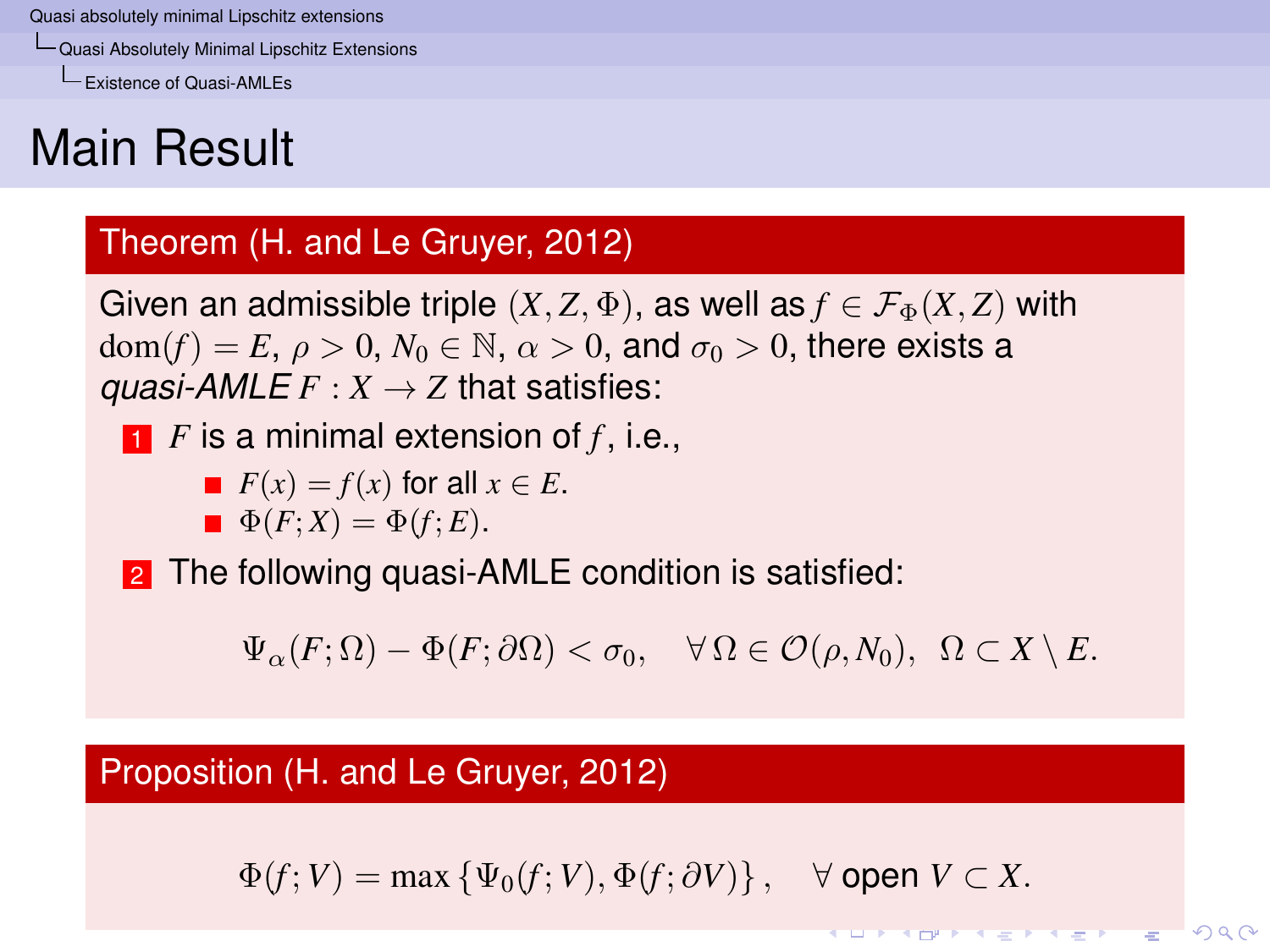[Quasi Absolutely Minimal Lipschitz Extensions](#page-30-0)

[Sketch of Proof](#page-30-0)

## Correction Operator

- Let  $g \in \mathcal{F}_{\Phi}(X, Z)$  with dom $(g) = D$ .
- **■** Let  $V \subset X$  be open such that  $\overline{V} \subset D$ .

#### Correction Operator

Use the isometric extension property of  $\Phi$  to obtain  $G : \overline{V} \to Z$  such that

■ 
$$
G(x) = g(x)
$$
 for all  $x \in \partial V$ .

 $\Phi(G;V) = \Phi(g; \partial V).$ 

<span id="page-30-0"></span>Define the correction operator *H* as:

 $H(g; V)(x) \triangleq G(x)$ .

KEL KALEY KEY E NAG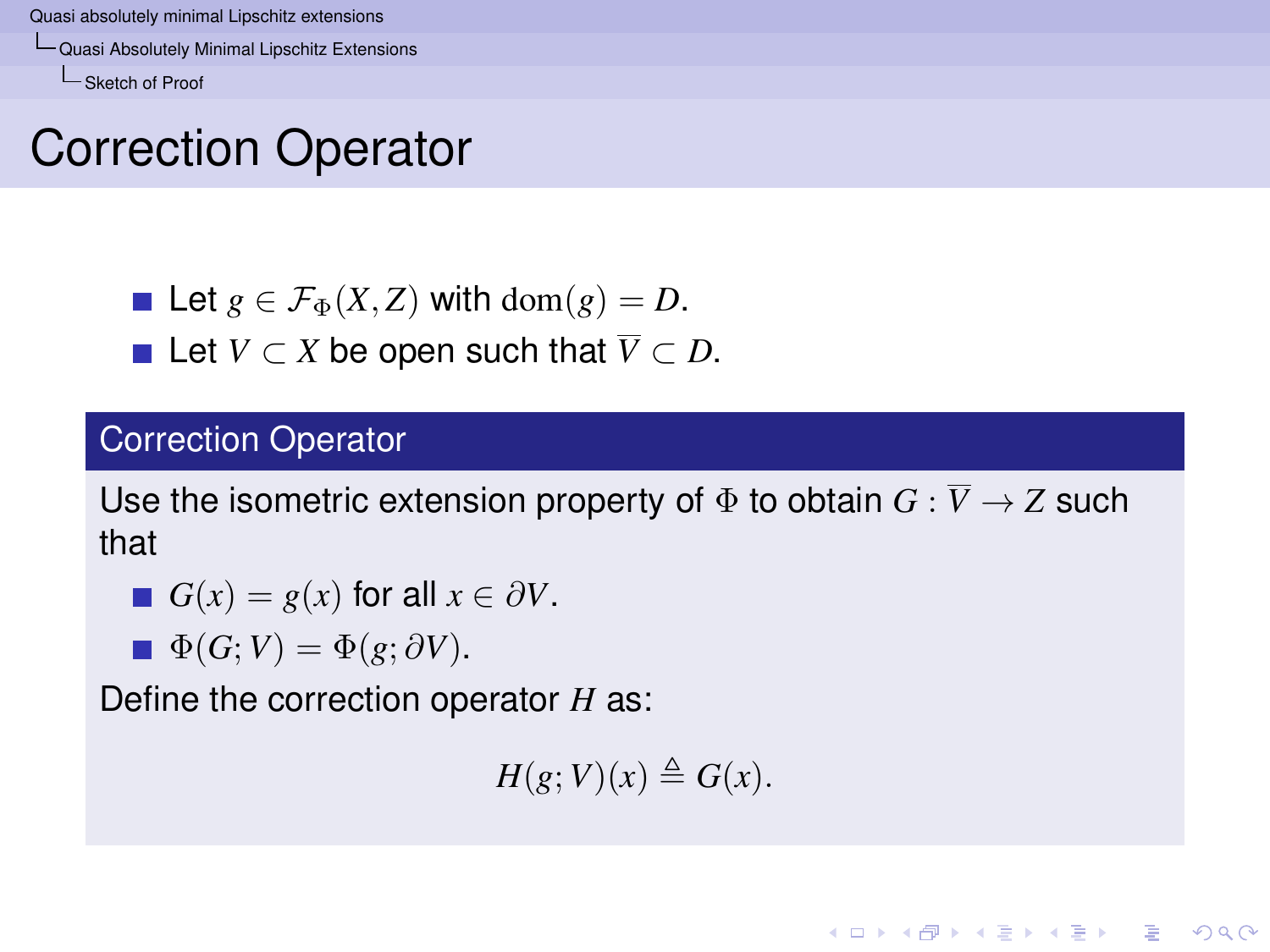[Quasi Absolutely Minimal Lipschitz Extensions](#page-31-0)

[Sketch of Proof](#page-31-0)

## Sequence of Minimal Extensions

- We construct a sequence of minimal extensions  ${F_i : X \to Z : i \in \mathbb{N} }$  for  $f : E \to Z$ .
- For each *i* ∈ N, define:

$$
\Delta_i \triangleq \{ \Omega \in \mathcal{O}(\rho, N_0) : \Psi_\alpha(F_i; \Omega) - \Phi(F_i; \partial \Omega) \geq \sigma_0, \ \Omega \subset X \setminus E \}.
$$

<span id="page-31-0"></span>If  $\Delta_i = \emptyset$ , then  $U_i$  is a quasi-AMLE for *f*. **■** If  $\Delta_i \neq \emptyset$ , then pick any  $\Omega_{i+1} \in \Delta_i$  and construct  $F_{i+1}$ :

$$
F_{i+1}(x) \triangleq \begin{cases} H(F_i; \Omega_{i+1})(x), & x \in \Omega_{i+1}, \\ F_i(x), & x \in X \setminus \Omega_{i+1}. \end{cases}
$$

KEL KALEY KEY E NAG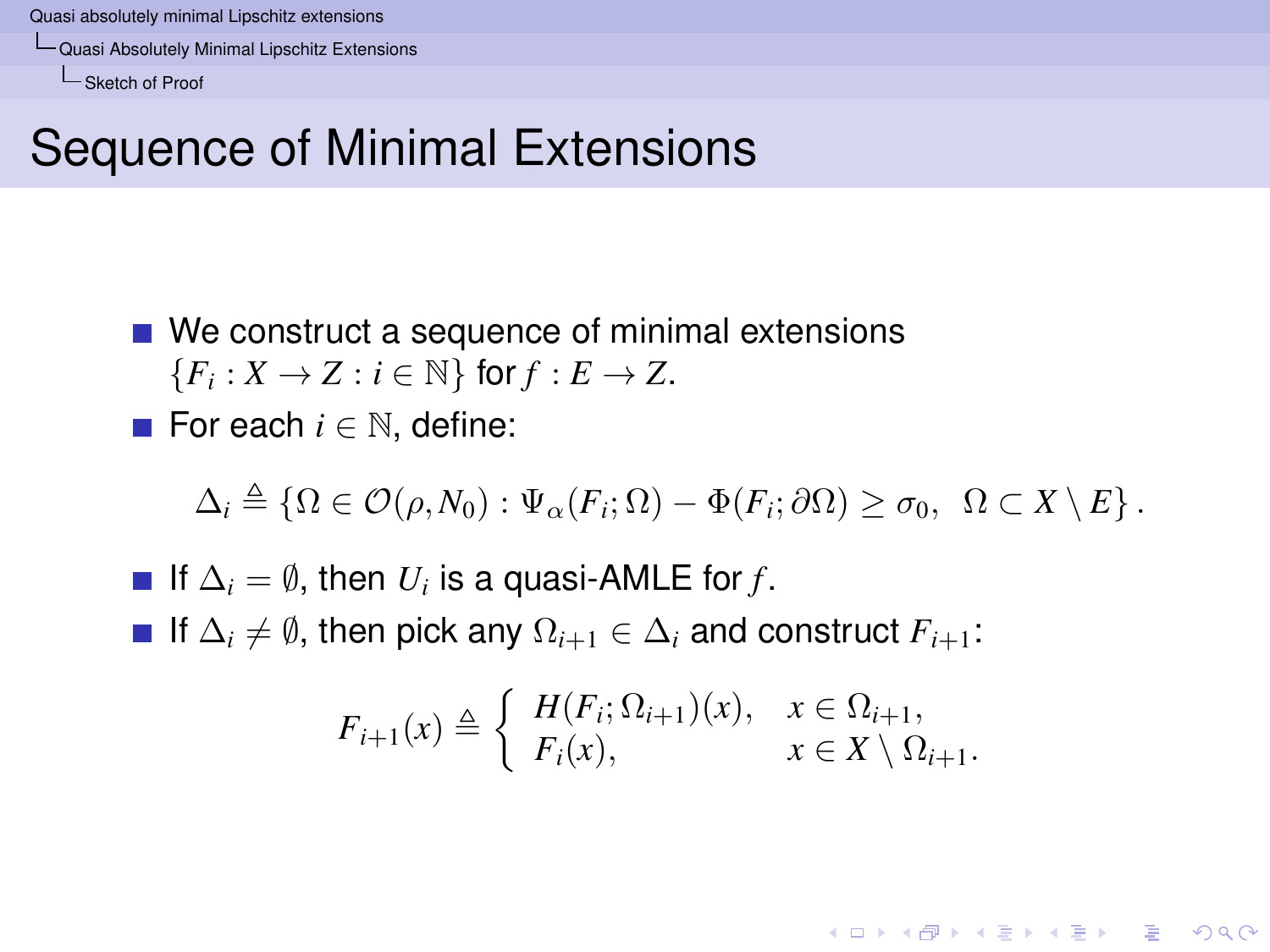[Quasi Absolutely Minimal Lipschitz Extensions](#page-32-0)

[Sketch of Proof](#page-32-0)

## Main Lemma

#### Main Lemma (H. and Le Gruyer, 2012)

The following property holds true for all  $p \in \mathbb{N}$ :

$$
\exists M_p \in \mathbb{N} \quad \text{s.t.} \quad \forall i > M_p, \ \ \Phi(F_i; \Omega_i) < \Phi(f; E) - p\frac{\sigma_0}{2}.
$$

■ Initial Case: 
$$
p = 1
$$

$$
\Phi(F_i; \Omega_i) = \Phi(H(F_{i-1}; \Omega_i); \Omega_i)
$$
  
= 
$$
\Phi(F_{i-1}; \partial \Omega_i)
$$
  

$$
\leq \Psi_{\alpha}(F_{i-1}; \Omega_i) - \sigma_0
$$
  

$$
\leq \Phi(f; E) - \sigma_0.
$$

K ロ ▶ K @ ▶ K 할 ▶ K 할 ▶ 이 할 → 9 Q Q\*

<span id="page-32-0"></span>Inductive Step: Harder...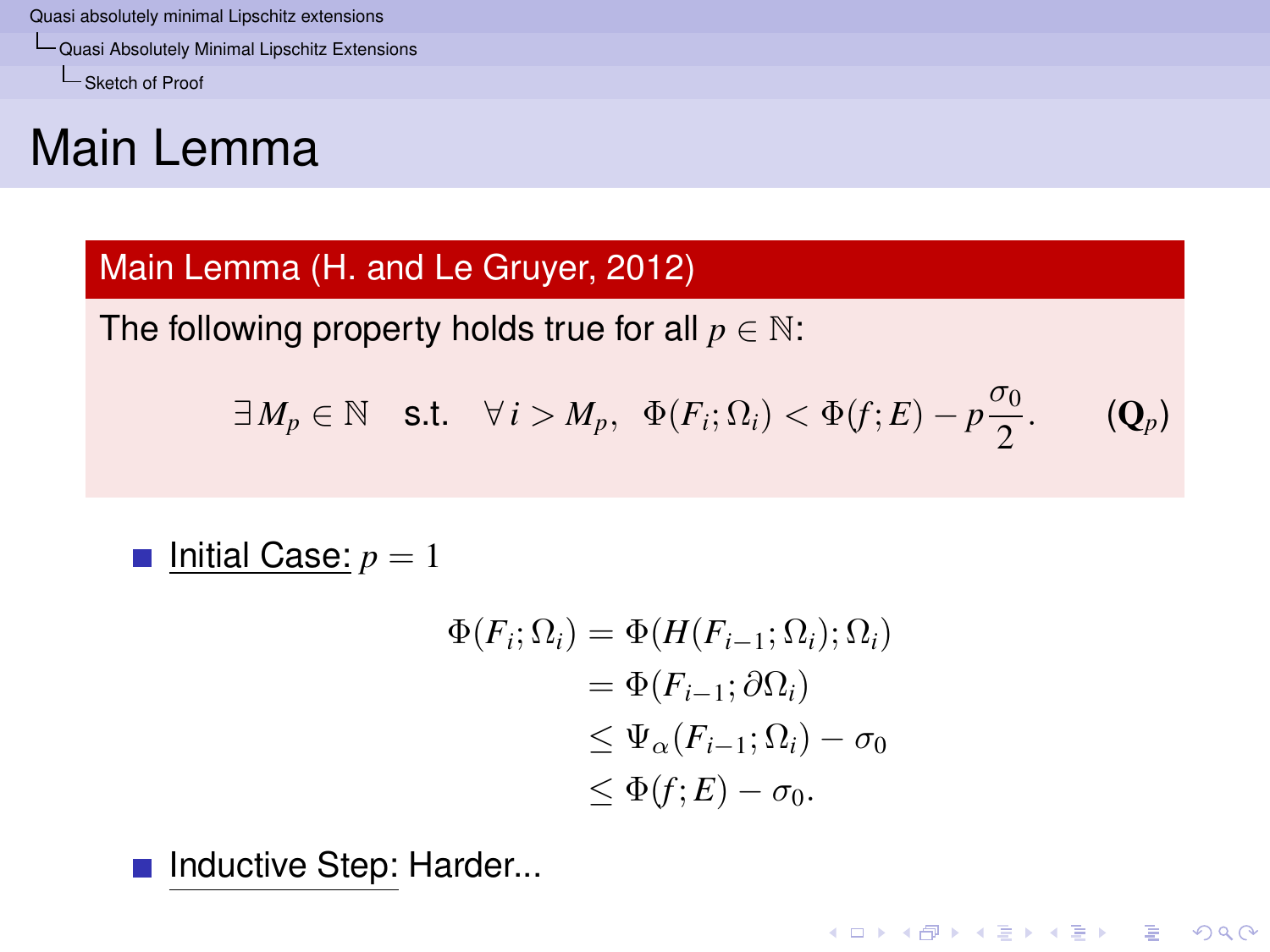[Quasi Absolutely Minimal Lipschitz Extensions](#page-33-0)

[Sketch of Proof](#page-33-0)



Given a sequence of quasi-AMLEs  $\{F_{\rho,N_0,\alpha,\sigma_0}\}\)$ , can we take the limit  $F_{\rho,N_0,\alpha,\sigma_0}\to F_0$  as  $\rho,\frac{1}{N_0},\alpha,\sigma_0\to 0$  to obtain an actual <code>AMLE?</code>

**KORK EXTERNED ARA** 

- **PDE** or stochastic game analogues for 1-fields?
- <span id="page-33-0"></span>What if we only have the isomorphic extension property?